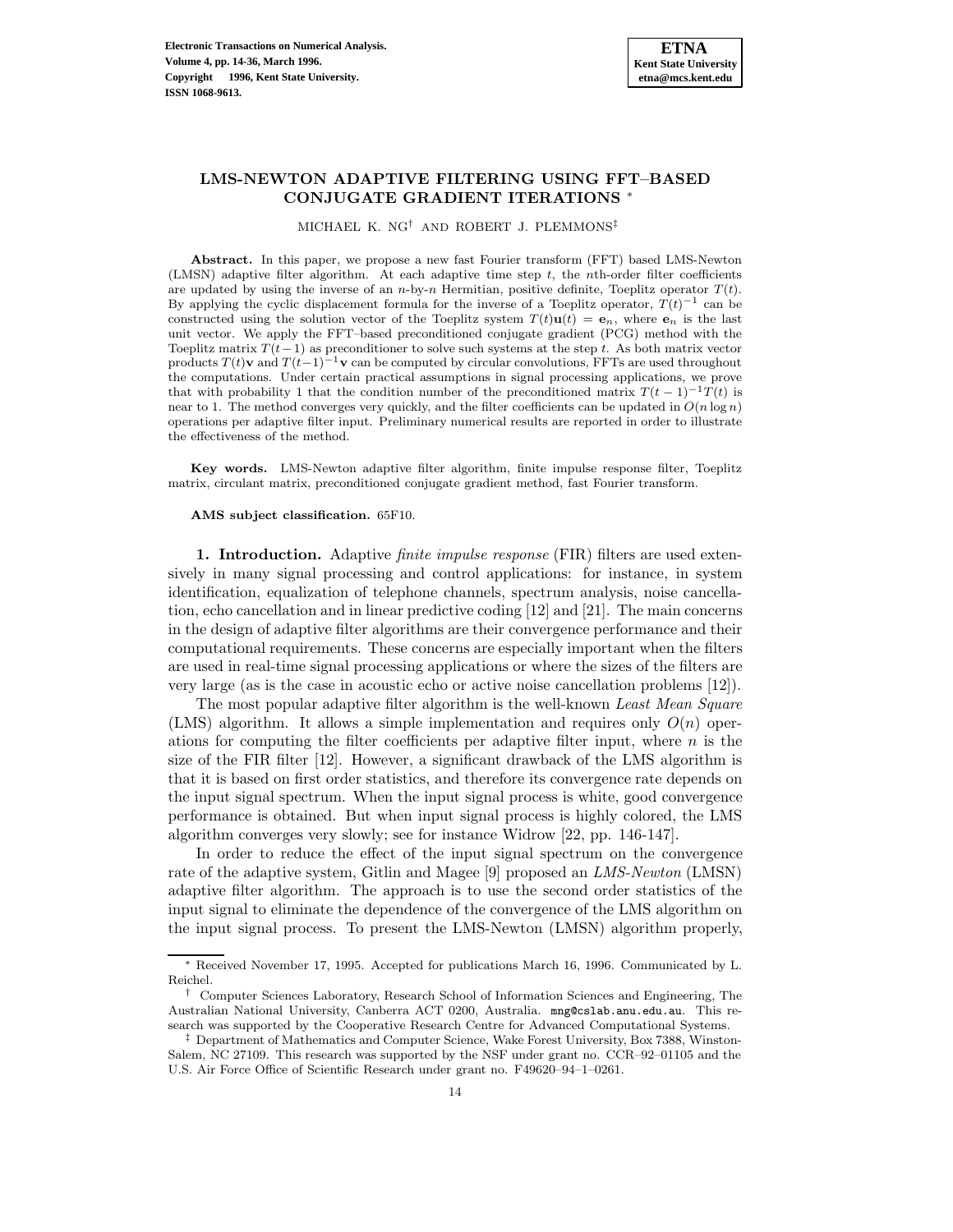we first introduce some notation from adaptive filter theory [12, p. 18]:

- discrete time index or step:  $t$
- order of filter:  $n$
- input sample scalar:  $x(t)$
- input sample column vector:  $\mathbf{x}(t)=[x(t),x(t-1),\cdots,x(t-n+1)]^T$
- filter coefficients column vector:  $\mathbf{w}(t)=[w_1(t),w_2(t),\cdots,w_n(t)]^T$
- desired signal scalar:  $d(t)$
- filter output scalar:  $o(t) = \mathbf{w}(t) * \mathbf{x}(t)$ , where  $*$  denotes the conjugate transpose.
- estimation error:  $e(t) = d(t) o(t) = d(t) \mathbf{w}(t)^* \mathbf{x}(t)$

In the notation above, the LMS method, in its simplest form, for recursively updating the filter coefficients column vector  $\mathbf{w}(t)$  can be expressed as

$$
\mathbf{w}(t+1) = \mathbf{w}(t) + \mu(t)e(t)\mathbf{x}(t),
$$

where  $\mu(t)$  is a step size. The method is remarkable in its simplicity, but as noted earlier, slow convergence can often be a problem.

For the LMSN algorithm, the filter coefficients column vector  $\mathbf{w}(t)$  is recursively updated by

(1.1) 
$$
\mathbf{w}(t+1) = \mathbf{w}(t) + \mu(t)e(t)T(t)^{-1}\mathbf{x}(t),
$$

where  $\mu(t)$  is again a step size, and now  $T(t)$  is an estimate of the *n*-by-*n* input signal autocorrelation matrix at time step  $t$ . In many signal processing applications, the input signal is generally assumed to come from a *wide sense stationary* (stationary up to the second order, see [12, p. 80]) stochastic process. It is well known that the corresponding autocorrelation matrix is Hermitian and Toeplitz, i.e. it is constant along diagonals; see for instance [12, p. 139]. Thus  $T(t)$  is also Hermitian and Toeplitz in practical implementations of the LMSN algorithm. The basic and costly part of the LMSN algorithm is to compute the matrix-vector multiplication  $T(t)^{-1}\mathbf{x}(t)$ , or solve a Toeplitz system  $T(t)\mathbf{z}(t) = \mathbf{x}(t)$ , at each adaptive time step t. The Toeplitz structure of  $T(t)$  allows one to find  $z(t)$  with direct methods that require many fewer operations than the  $O(n^3)$  operations used in Gaussian elimination. Several direct methods (see for instance, Levinson, 1947 [14]) have been derived to solve such Toeplitz systems, and these methods require  $O(n^2)$  operations. It follows that the computational requirement is  $O(n^2)$  operations per adaptive filter input. The Toeplitz structure of the data matrix allows one to develop computationally efficient algorithms, which require only  $O(n)$  operations per adaptive filter input. The numerical stability of these algorithms has always been in question [15, 20]. In particular, Luo and Qiao [15] have recently shown that the entire family of infinite memory fast recursive least squares algorithms is unstable when the forgetting factor, used to diminish the effects of the old data, is less than one. Numerical results given in [18] show that the fast transversal filter  $O(n)$  operations algorithms do not converge when noise is added to the adaptive system.

The purpose of this paper is to propose a new fast Fourier transform (FFT) based LMSN adaptive filter algorithm with reasonable complexity and fast convergence. Based on the convergence performance of LMSN, our algorithm converges rapidly regardless of the input signal statistics. Moreover, the basic tool of our adaptive filter algorithm is the FFT. Since the FFT is highly parallelizable and has been implemented on multiprocessors efficiently [1, p.238], our algorithm can be expected to perform efficiently on a parallel machine for large-scale or real-time applications.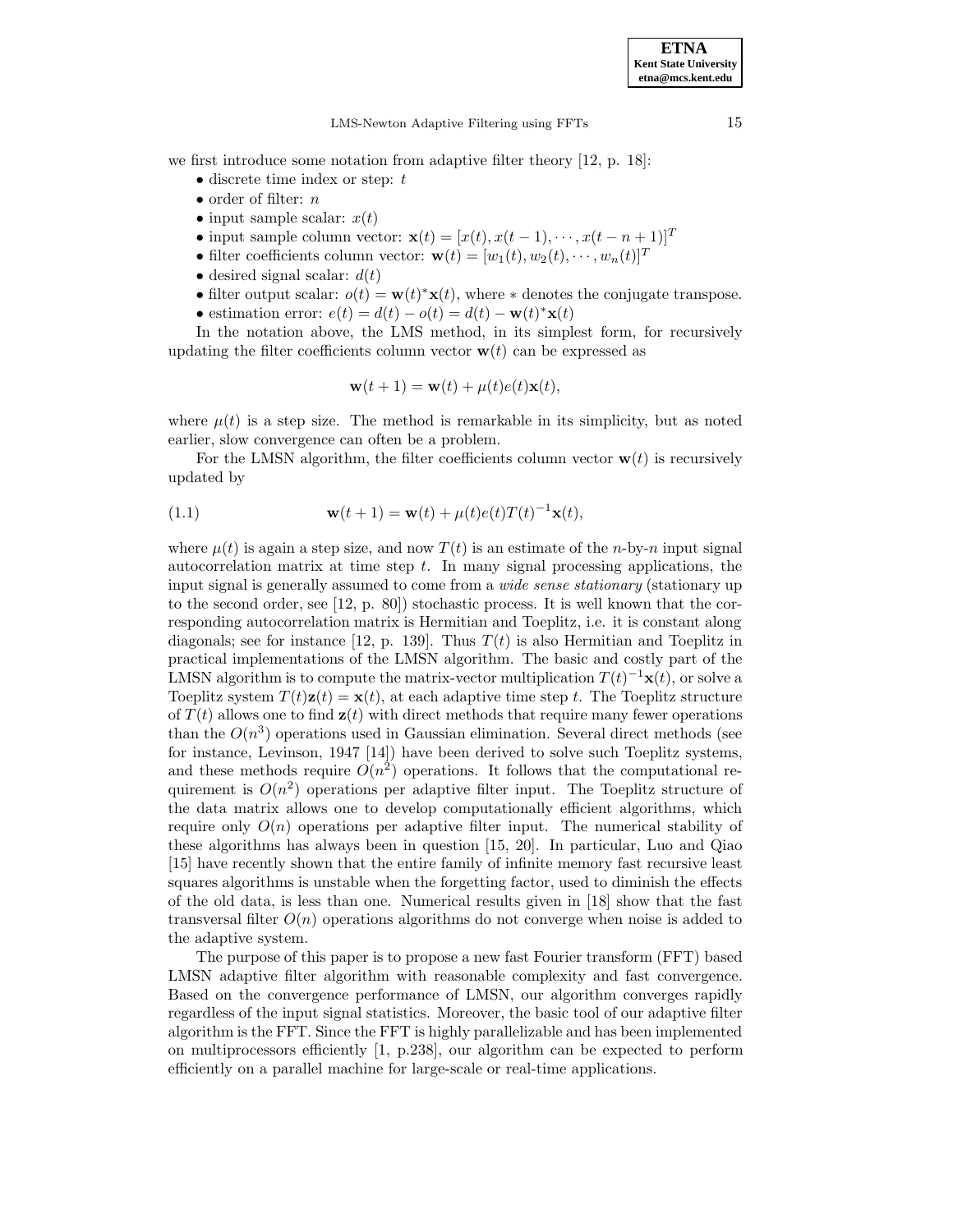The sample autocorrelation matrices  $T(t)$  are assumed to be positive definite at each adaptive time step. One can compute the inverse of  $T(t)$  by solving a linear system

$$
(1.2) \t\t T(t)\mathbf{u}(t) = \mathbf{e}_n,
$$

where  $e_n$  is the last unit vector. By using the solution vector  $u(t)$  in (1.2), Ammar and Gader  $[2]$  showed that there exists a circulant matrix  $B_1(t)$  and a skew-circulant matrix  $B_2(t)$  such that

(1.3) 
$$
T(t)^{-1} = \frac{1}{2[\mathbf{u}(t)]_n} [B_2(t)B_1(t)^* + B_2(t)^*B_1(t)],
$$

where  $\lceil \cdot \rceil_n$  denotes the last entry of *n*-vector, (see §2.2). The equation (1.3) is called by Ammar and Gader the cyclic displacement representation of  $T(t)^{-1}$ . The main problem left is how to compute  $\mathbf{u}(t)$  efficiently at each adaptive time step. Our strategy is to apply the preconditioned conjugate gradient (PCG) method to solve the linear system (1.2). It is well known that the convergence performance of the conjugate gradient method depends on the spectrum and, in particular, on the condition number of the coefficient matrix. If the condition number of the coefficient matrix is near 1, convergence will be rapid. Thus, to make the conjugate gradient method a useful iterative method (converge rapidly), one preconditions the system. In our case, as the cyclic representation of  $T(t-1)^{-1}$  has already been obtained at the time step  $t-1$ , we therefore use  $T(t-1)$  as preconditioner. That means, instead of solving the original system (1.2), one solves the preconditioned system by the conjugate gradient method at the time step t.

The outline of the paper is as follows. In  $\S2$ , we formulate the updating computations of  $T(t)$  and introduce our FFT–based preconditioners. In §3, we present our FFT–based LMSN adaptive filtering algorithm and analyze the convergence rate of the PCG method probabilistically. In §4, numerical experiments on some adaptive filtering simulation models are reported to illustrate the effectiveness of our algorithm. Finally, some concluding remarks are given in §5.

**2. Updating in the LMSN Algorithm.** Here we consider the case where input signal comes from a discrete-time complex-valued process. Since  $T(t)$  is an Hermitian Toeplitz matrix, it is completely determined by its first column. Let the first column of  $T(t)$  be denoted by

$$
[\gamma_0(t), \gamma_1(t), \ldots, \gamma_{n-1}(t)]^T.
$$

The parameter  $\gamma_k(t)$ ,  $0 \leq k \leq n-1$ , is the estimate of the kth-lag autocorrelation of the input signal process at the time step t and also  $\gamma_0(t)$  is real. In practical situations, there is no prior knowledge of the autocorrelations of the input signal process. In this case, the autocorrelations are estimated from the finite number of input signal samples received up to the time step t, i.e.  $\{x(j)\}_{j=1}^t$ . In the following discussion, we consider the estimates  $\{\gamma_k(t)\}_{k=0}^{n-1}$  constructed from the convolution of input data samples given by

(2.1) 
$$
\gamma_k(t) = \sum_{j=1}^{t-k} \frac{1}{t} \overline{x(j)} x(j+k), \quad k = 0, 1, ..., n-1.
$$

In signal processing terminology, the correlation windowing method is used, and the data samples prior to  $j = 0$  and after  $j = t$  are assumed to be zero at time step t [12,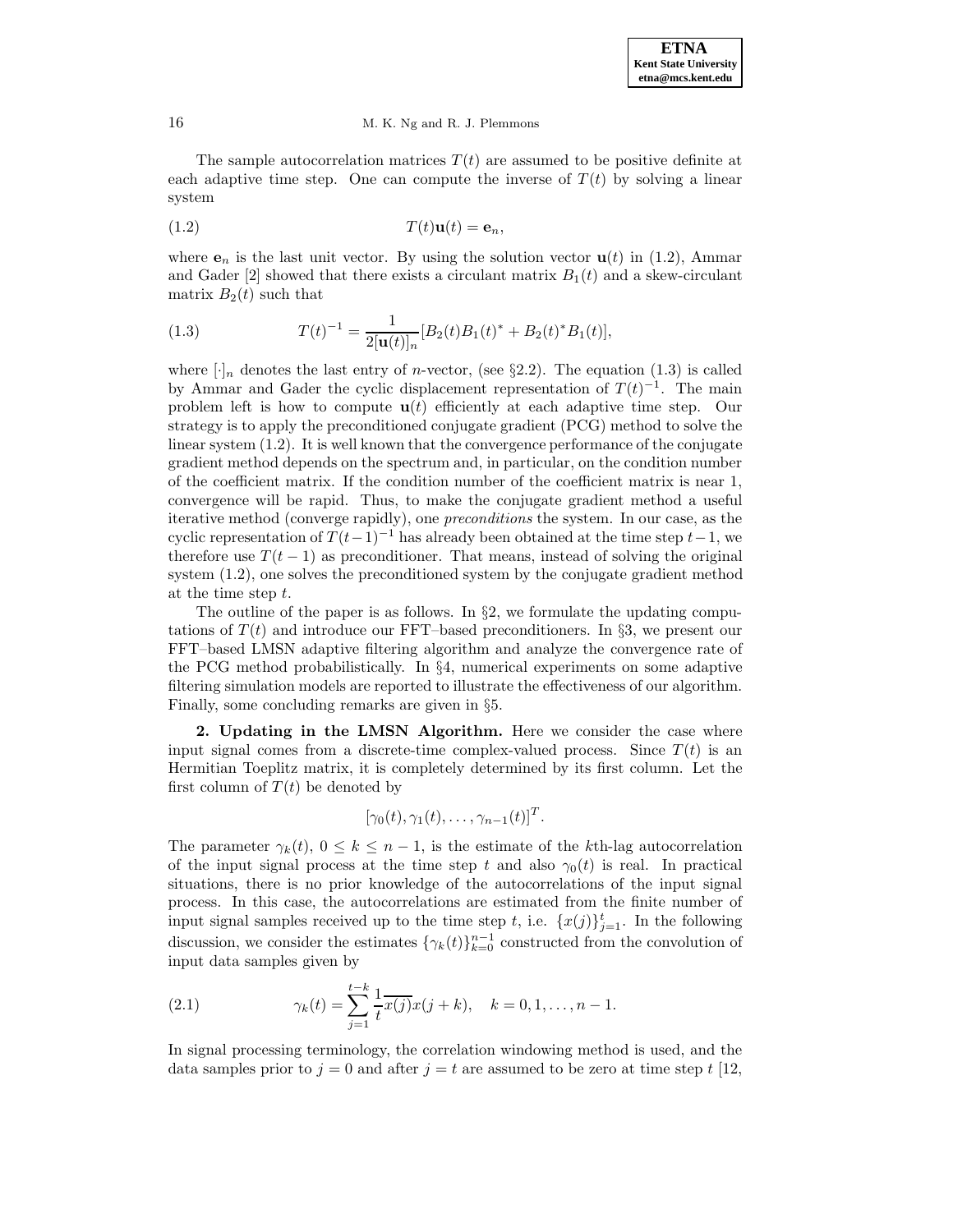p. 373]. We remark that the correlation windowing method always leads to a positive semi-definite Toeplitz matrix, see for example, Ng and Chan [17]. If the input signal process is stationary,  $\gamma_k(t)$  is the common estimator of the kth-lag autocorrelation of input stationary process in the time-series literature. Assuming stationarity, we remark that  $\gamma_k(t)$  has a smaller mean square error than other estimators, see Priestley [19, p. 322].

Adaptive filter algorithms are often used to process signals that result from timevarying environments. The estimates of the autocorrelations are often obtained by limiting the filter memory. A useful technique is an exponential data weighting infinite memory method controlled by a forgetting factor  $\alpha$ , with  $0 < \alpha \leq 1$  [12, p. 478]. Roughly speaking, the inverse of  $1-\alpha$  is a measure of the memory of the adaptive filter algorithm. For the construction of the estimates of the autocorrelations, we consider the exponentially weighted data samples  $\{\alpha^{(t-1)/2}x(1), \alpha^{(t-2)/2}x(2), \ldots, x(t)\}\)$  instead of  $\{x(1), x(2), \ldots, x(t)\}.$ 

**2.1. Updating Computations for**  $T(t)$ . In adaptive systems, data samples arrive continuously. It is necessary to update the autocorrelations from time  $t - 1$  to time t. Using (2.1) with forgetting factor  $\alpha$ , the relation between  $\gamma_k(t)$  and  $\gamma_k(t-1)$ is given by

(2.2) 
$$
\gamma_k(t) = \frac{(t-1)\alpha}{t}\gamma_k(t-1) + \frac{\alpha^{k/2}}{t}x(t)\overline{x(t-k)}, \quad k = 0, 1, 2, ..., n-1,
$$

see for instance Widrow [22, p. 148]. In matrix form, the sample autocorrelation matrix  $T(t)$  can be written as follows:

(2.3) 
$$
T(t) = \frac{(t-1)\alpha}{t}T(t-1) + \frac{x(t)}{t}V_T(t), \quad t \ge 2,
$$

where  $V_T(t)$  is a Toeplitz matrix with first column given by

$$
\left[\overline{x(t)}, \alpha^{1/2}\overline{x(t-1)}, \cdots, \alpha^{(n-2)/2}\overline{x(t-n+2)}, \alpha^{(n-1)/2}\overline{x(t-n+1)}\right].
$$

In each iteration of the PCG method, a matrix-vector multiplication  $T(t)\mathbf{v}$  is required. In general, the matrix-vector product can be done in  $O(n^2)$  operations. However, we can embed  $T(t)$  into the 2n-by-2n circulant matrix:

$$
C(t) = \left[ \begin{array}{cc} T(t) & S(t) \\ S(t) & T(t) \end{array} \right]
$$

.

Here  $S(t)$  is so constructed such that  $C(t)$  is a circulant matrix. The first column of  $C(t)$  is given by

(2.4) 
$$
[\gamma_0(t), \gamma_1(t), \ldots, \gamma_{n-1}(t), 0, \overline{\gamma_{n-1}(t)}, \ldots, \overline{\gamma_1(t)}]^T.
$$

The matrix  $C(t)$  can be diagonalized by using the discrete Fourier matrix  $F_{2n}$  with entries given by  $[F_{2n}]_{j,k} = \frac{1}{\sqrt{2n}} e^{-2\pi i jk/2n}$ . The spectral decomposition of  $C(t)$  is given by

$$
C(t) = F_{2n}\Lambda(t)F_{2n}^*,
$$

where  $\Lambda(t)$  is a 2n-by-2n diagonal matrix holding the eigenvalues of  $C(t)$ . We see that if  $e_1$  and  $\mathbf{1}_{2n}$  denote the first unit vector and the  $2n$ -vector of all ones respectively, then the eigenvalues of  $C(t)$  are related to its first column. We have

(2.6) 
$$
\Lambda(t)\mathbf{1}_{2n} = \sqrt{2n}F_{2n}^*C(t)\mathbf{e}_1.
$$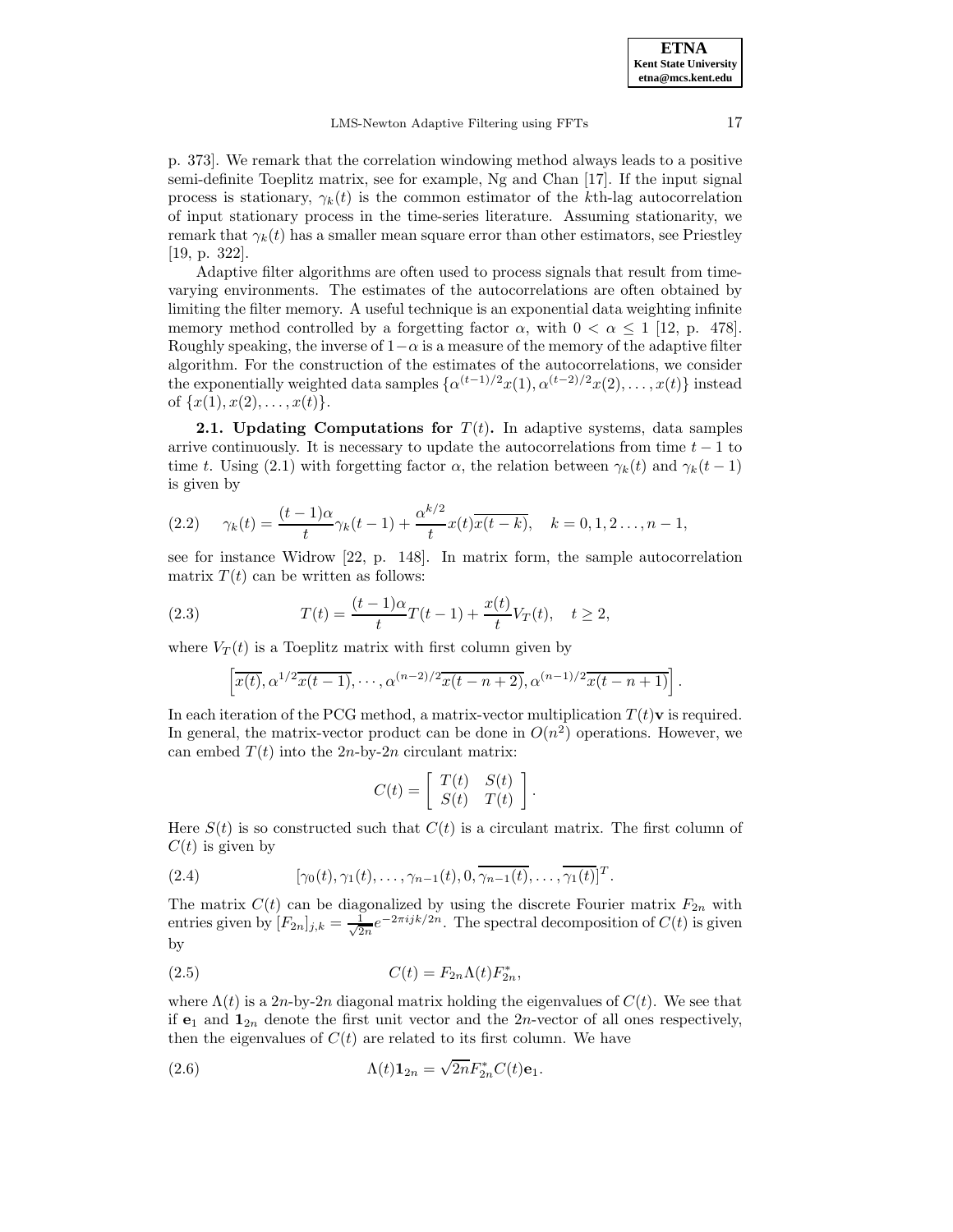

It follows that the matrix-vector product  $T(t)\mathbf{v}$  can be computed by using the FFT in a total of  $O(n \log n)$  operations, by first embedding  $T(t)$  into  $C(t)$ .

Instead of computing the eigenvalues of  $C(t)$  explicitly at each adaptive time step, we directly update  $\Lambda(t)$  from  $\Lambda(t-1)$ . The updating scheme for the eigenvalues of  $C(t)$  is stated in Algorithm 1 below. Before we begin, we define *n*-vectors  $f_1(t)$  and  $f_2(t)$  by

(2.7) 
$$
\mathbf{f}_1(t) \equiv [\overline{x(t)}, \alpha^{1/2} \overline{x(t-1)}, \dots, \alpha^{(n-1)/2} \overline{x(t-n+1)}]^T,
$$

and

(2.8) 
$$
\mathbf{f}_2(t) \equiv [0, \alpha^{(n-1)/2}x(t-n+1), \ldots, \alpha^{3/2}x(t-2), \alpha^{1/2}x(t-1)]^T,
$$

at each time step t. We let  $F_{2n}^*[k : j]$  denote the sub-matrix formed from the kth column to the jth column of the discrete Fourier matrix  $F_{2n}^*$  where  $j \geq k$ .

**Algorithm 1: Updating the Eigenvalues**  $\Lambda(t)$ . Given  $\Lambda(t-1)$  and a new input signal sample  $x(t)$ , we let  $\mathbf{g}_1(t)$  and  $\mathbf{g}_2(t)$  be the following n-vectors

$$
\mathbf{g}_1(t-1) = F_{2n}^*[1:n]\mathbf{f}_1(t-1)
$$
 and  $\mathbf{g}_2(t-1) = F_{2n}^*[n+1:2n]\mathbf{f}_2(t-1)$ .

• **Compute**

$$
\mathbf{g}_1(t) = \overline{x(t)} F_{2n}^*[1:1] + \alpha^{1/2} \left( \mathbf{g}_1(t-1) - F_{2n}^*[n:n] \alpha^{(n-1)/2} \overline{x(t-n+2)} \right) \odot F_{2n}^*[2:2],
$$

and

$$
\mathbf{g}_2(t) = \alpha^{1/2} \left( \mathbf{g}_2(t-1) - F_{2n}^*[n+2:n+2] \alpha^{(n-1)/2} x(t-n+2) \right) \odot F_{2n}^*[2n:2n] + \alpha^{1/2} x(t-1) F_{2n}^*[2n:2n],
$$

where  $\odot$  denotes element–wise multiplication of two 2*n*-vectors.

# • **Update**

(2.9) 
$$
\Lambda(t)\mathbf{1}_{2n} = \frac{(t-1)\alpha}{t}\Lambda(t-1)\mathbf{1}_{2n} + \frac{\sqrt{2n}x(t)}{t} \left[\mathbf{g}_1(t) + \mathbf{g}_2(t)\right].
$$

As for the validity of Algorithm 1, it is suffices to establish the following Lemma.

LEMMA 2.1. Let  $\mathbf{g}_1(t)$  and  $\mathbf{g}_2(t)$  be computed in Algorithm 1. Then we have

$$
\mathbf{g}_1(t) = F_{2n}^*[1:n]\mathbf{f}_1(t)
$$
 and  $\mathbf{g}_2(t) = F_{2n}^*[n+1:2n]\mathbf{f}_2(t)$ .

*Proof.* We let  $Z_n$  denote the *n*-by-*n* downshift matrix.

$$
\mathbf{g}_1(t) = \alpha^{1/2} \left( F_{2n}^*[1:n] \mathbf{f}_1(t-1) - F_{2n}^*[n:n] \alpha^{(n-1)/2} \overline{x(t-n+2)} \right) \odot F_{2n}^*[2:2] + \frac{\overline{x(t)} F_{2n}^*[1:1]}{\overline{x(t)} F_{2n}^*[1:1] + \alpha^{1/2} Z_n F_{2n}^*[1:n] \mathbf{f}_1(t-1) \odot F_{2n}^*[2:2] = F_{2n}^*[1:n] \mathbf{f}_1(t).
$$

By using a similar argument, we can prove  $\mathbf{g}_2(t) = F_{2n}^*[n+1:2n]\mathbf{f}_2(t)$ .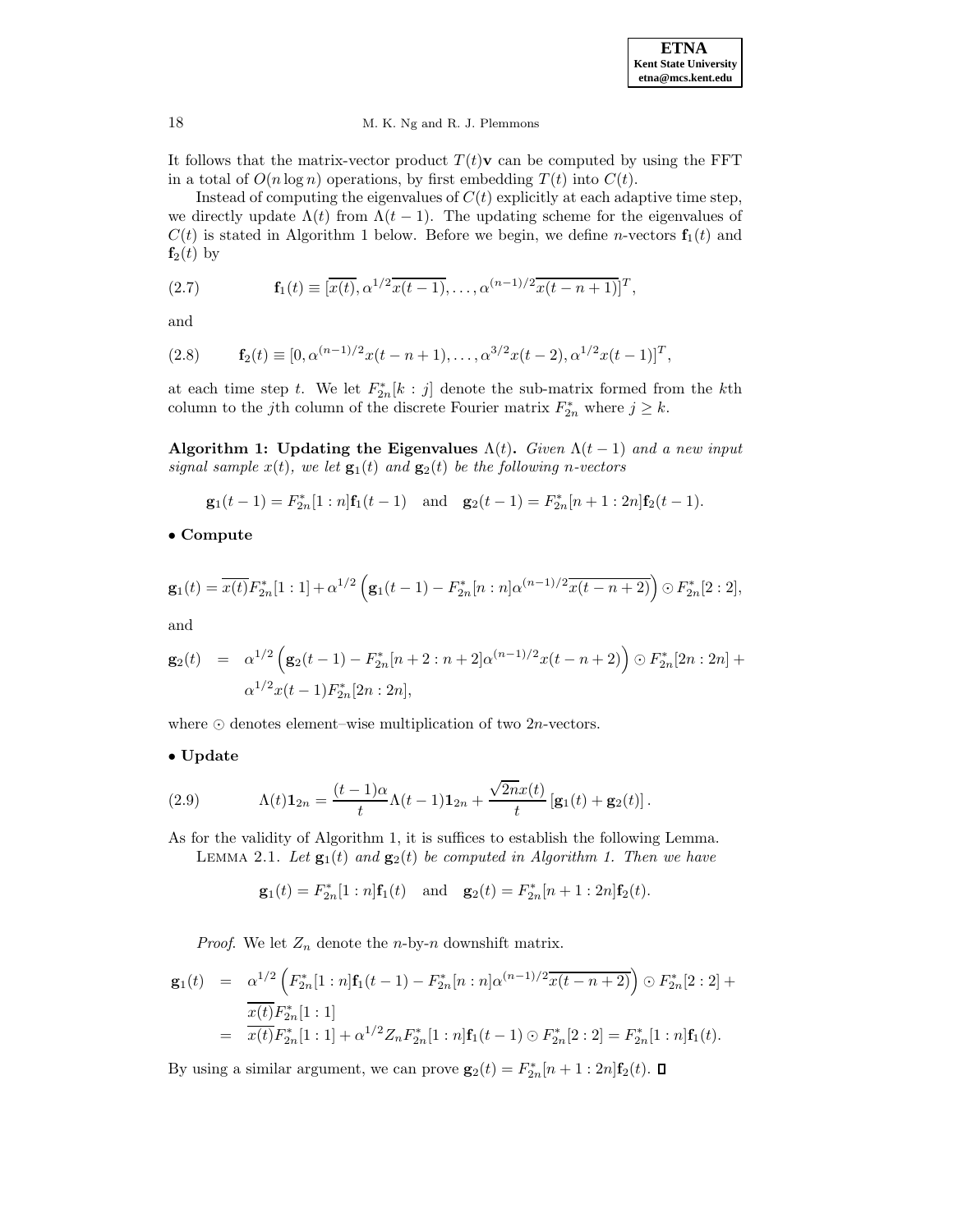By using (2.2), (2.4), (2.6), (2.7), (2.8) and Lemma 1, we obtain

(2.10) 
$$
\Lambda(t) \mathbf{1}_{2n} = \sqrt{2n} F_{2n}^* C(t) \mathbf{e}_1 = \frac{\sqrt{2n}(t-1)\alpha}{t} F_{2n}^* C(t-1) \mathbf{e}_1 + \frac{\sqrt{2n} x(t)}{t} F_{2n}^* \left( \begin{array}{c} \mathbf{f}_1(t) \\ \mathbf{f}_2(t) \end{array} \right) = \frac{(t-1)\alpha}{t} \Lambda(t-1) \mathbf{1}_{2n} + \frac{\sqrt{2n} x(t)}{t} [\mathbf{g}_1(t) + \mathbf{g}_2(t)]
$$

It follows that the eigenvalues of  $C(t)$  can easily be updated from time step  $t-1$ to t. As for the storage requirement, the vectors  $\mathbf{g}_1(t)$ ,  $\mathbf{g}_2(t)$  and  $\Lambda(t)\mathbf{1}_{2n}$  are needed for the updating step. The total cost of Algorithm 1 is  $O(n)$  operations. We remark that in a parallel processing environment with  $O(n)$  processors, the complexity of Algorithm 1 is reduced to  $O(1)$  time steps, *i.e.* the number of time steps is bounded independently of n.

**2.2. FFT–based Preconditioners.** In this subsection, we explain the choice of the Toeplitz matrix  $T(t-1)$  over other preconditioners in the preconditioned conjugate gradient iterations for solving  $T(t)\mathbf{u}(t) = \mathbf{e}_n$ . We remark that, in general, a preconditioner  $P$  should be chosen to satisfy the following criteria:

(P1) The inverse of P should be easy to compute.

(P2) The matrix-vector product  $P^{-1}$ **v** should be easy to form for a given vector **v**.

(P3) The condition number of the preconditioned matrix should be close to 1, and/or the spectrum should be clustered around 1.

In recent years, the use of circulant matrices or the inverses of Toeplitz matrices as preconditioners for solving Toeplitz systems  $T\mathbf{z} = \mathbf{v}$  has been proposed and studied extensively; see for instance Chan and Strang [5], Ku and Kuo [13], T. Chan [6], and Chan and Ng [4]. They used circulant or Toeplitz matrices to approximate  $T^{-1}$ . In many practical situations, the spectrum of the preconditioned matrix is clustered around 1. In such cases, the PCG method can be shown to converge superlinearly, see Chan and Strang [5]. However, the inverse of a Toeplitz matrix is non-Toeplitz in general. Thus circulant matrices or the inverse of Toeplitz matrices may not always be good preconditioners for solving Toeplitz systems. We note from  $(2.3)$  that  $V_T(t)$ is a matrix with small norm when t is sufficiently large. Thus we expect that the condition number of our preconditioned matrices will be close to 1 (c.f. (P3)). A detailed convergence analysis will be given in §3.1.

To acheive (P1), we wish to construct the inverse of  $T(t-1)$  easily. According to formula (1.3), the inverse of  $T(t-1)$  can be constructed efficiently by using the solution vector **u**(t − 1) of the Toeplitz system  $T(t - 1)$ **u**(t − 1) = **e**<sub>n</sub>. We remark that, in the preconditioned conjugate gradient iterations, the solution vector  $\mathbf{u}(t-1)$ is computed up to a given accuracy. Therefore, we employ a certain approximation  $T(t-1)$  of  $T(t-1)$  as a preconditioner to solve  $T(t)\mathbf{u}(t) = \mathbf{e}_n$  at time step t. Given the computed solution vector

$$
\tilde{\mathbf{u}}(t-1) = [\tilde{u}_0(t-1), \tilde{u}_1(t-1), \dots, \tilde{u}_{n-1}(t-1)]^T,
$$

we use a cyclic displacement formula that expresses the inverse of our preconditioner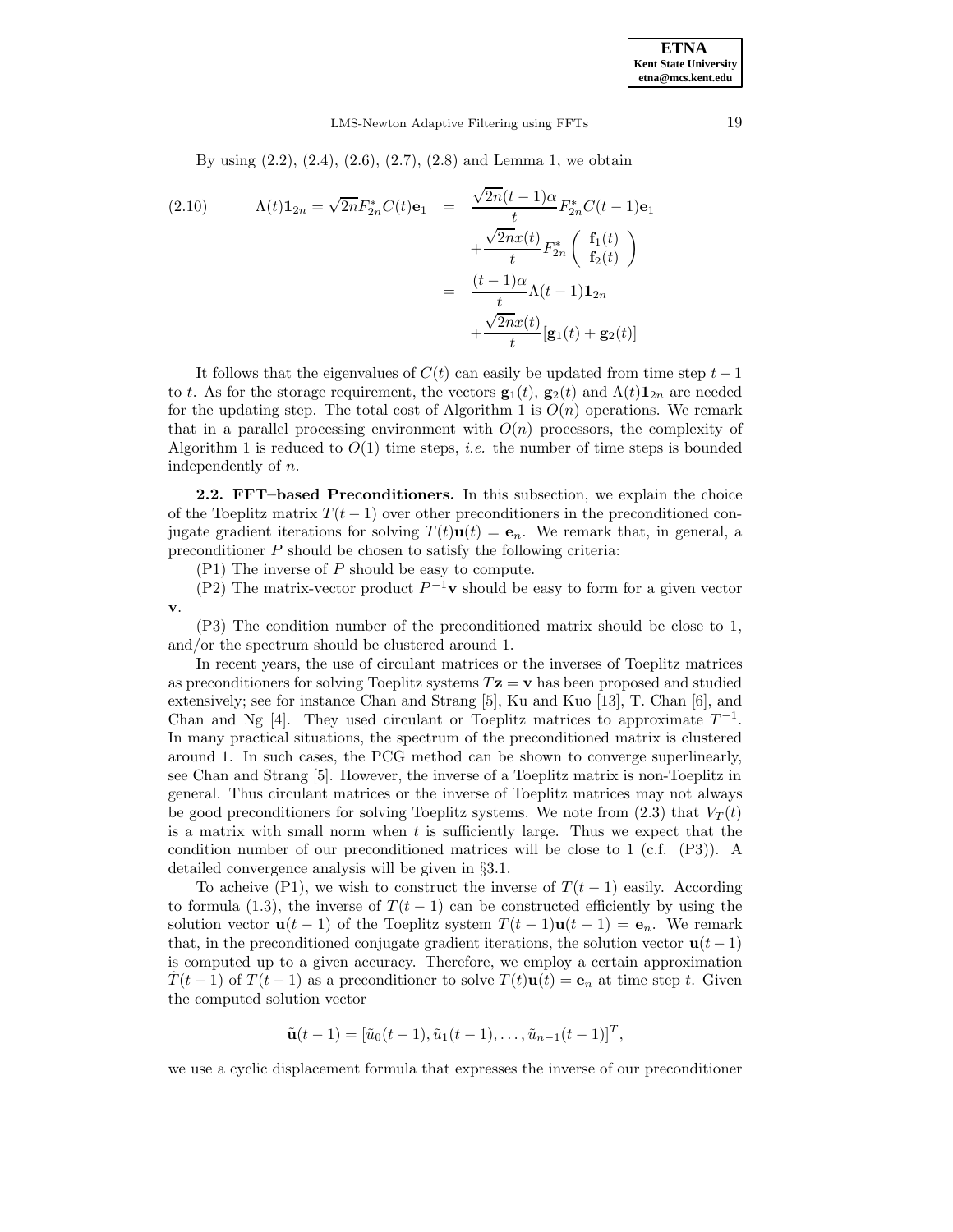$\tilde{T}(t-1)^{-1}$  in the following form:

$$
(2.11)\ \tilde{T}(t-1)^{-1} = \frac{1}{2\tilde{u}_{n-1}(t-1)} [\tilde{B}_2(t-1)\tilde{B}_1(t-1)^* + \tilde{B}_2(t-1)^*\tilde{B}_1(t-1)],
$$

where  $B_1(t-1)$  is a circulant matrix with its first row given by

$$
[\tilde{u}_{n-1}(t-1), \overline{\tilde{u}_0(t-1)}, \ldots, \overline{\tilde{u}_{n-3}(t-1)}, \overline{\tilde{u}_{n-2}(t-1)}]
$$

and  $B_2(t-1)$  is a skew-circulant matrix with its first row given by

$$
[\tilde{u}_{n-1}(t-1), -\overline{\tilde{u}_0(t-1)}, \ldots, -\overline{\tilde{u}_{n-3}(t-1)}, -\overline{\tilde{u}_{n-2}(t-1)}].
$$

Since  $T(t-1)$  is Hermitian positive definite matrix, we can assume that the component  $\tilde{u}_{n-1}(t-1)$  is real and positive. By direct verification, we have the following lemma about the matrices that are constructed by using a cyclic displacement formula.

LEMMA 2.2. Let  $q$  be any n-vector with  $[q]_1$  a real number. If the first column of both circulant matrix  $Q_1$  and skew-circulant matrix  $Q_2$  is given by **q**, then  $Q_2Q_1^*$  +  $Q_2^*Q_1$  is a Hermitian matrix.

It follows from Lemma 2.2 that  $\tilde{T}(t-1)^{-1}$  is a Hermitian matrix. As for the cost of the matrix-vector product  $\tilde{T}(t-1)^{-1}$ **v**, both circulant and skew-circulant matrixvector products can be done efficiently by using the n-dimensional FFT, in  $O(n \log n)$ operations (c.f. (P2)).

In [10], Gohberg and Semencul presented the displacement formulas for the decomposition of the inverse of a Toeplitz matrix  $T$ ,

(2.12) 
$$
T^{-1} = LL^* - U^*U,
$$

where  $L$  and  $U$  are lower triangular and upper triangular Toeplitz matrices respectively. Using (2.12), one embeds the lower and upper triangular Toeplitz matrices into an  $2n$ -by- $2n$  circulant matrices and then uses the  $2n$ -dimensional FFT to compute  $\tilde{T}(t-1)^{-1}$ **v**. This approach is more expensive than our method of using the cyclic displacement formula for computing  $\tilde{T}(t-1)^{-1}$ **v**. The method only involves the n-dimensional FFT, see Ammar and Gader [2] for details of the approach.

In practice, we solve the scaled preconditioned system

(2.13) 
$$
\hat{\alpha}T(t-1)^{-1}T(t)\mathbf{u}(t) = \hat{\alpha}T(t-1)^{-1}\mathbf{e}_n,
$$

where  $\hat{\alpha} = \frac{t}{(t-1)\alpha}$  by the conjugate gradient iterations at each step t.

**3. FFT–based LMSN Algorithm.** In this section, we summarize our FFT– based LMSN adaptive filter algorithm. Figure 1 displays the block diagram of the algorithm. We take the initial filter coefficient vector  $w(1)$  and the initial guess **u**(0) to be zero vectors, and we also assume that  $x(1) \neq 0$ . Thus, we have  $\mathbf{x}(1) =$  $[x(1), 0, \ldots, 0]^T$ .

**Algorithm 2: FFT–based LMSN Adaptive Filter Algorithm**. For t =  $1, 2, 3, \ldots$ 

- **Compute** the estimation error  $e(t) = d(t) \mathbf{w}(t)^* \mathbf{x}(t)$ .
- **Update**  $\Lambda(t)$  in (2.9) using Algorithm 1.
- **Apply** the conjugate method to solving the preconditioned system represented as in  $(2.13)$ , with starting initial guess  $\mathbf{u}(t-1)$ .
- **Generate** the cyclic displacement representation of  $\tilde{T}(t)^{-1}$  using formula  $(1.3).$
- **Update w**(t) by  $\mathbf{w}(t + 1) = \mathbf{w}(t) + \mu(t)e(t)\tilde{T}(t)^{-1}\mathbf{x}(t).$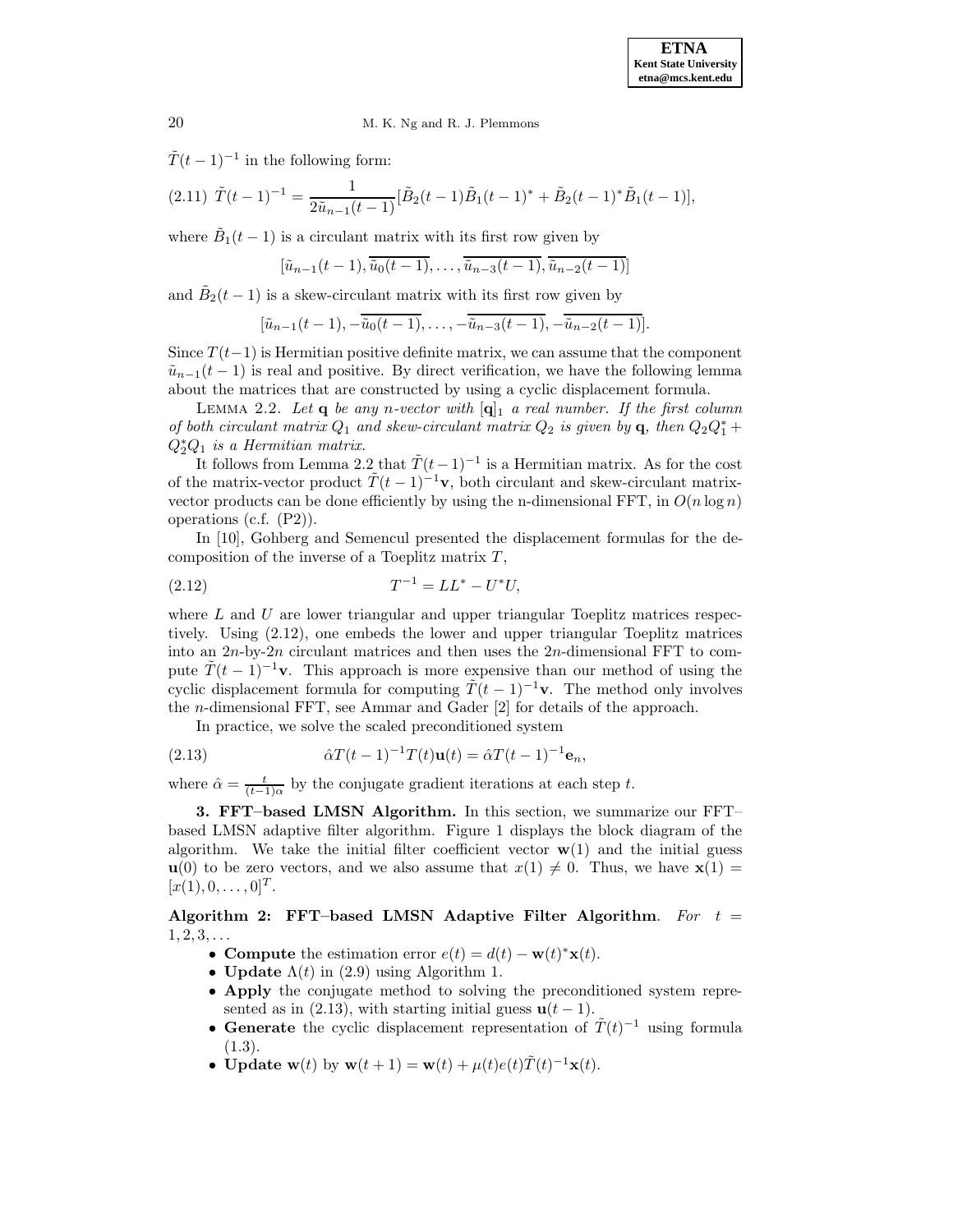LMS-Newton Adaptive Filtering using FFTs 21



Fig. 1. Block Diagram of the FFT–based LMSN Algorithm.

**3.1. Convergence Analysis of the PCG Iterations.** In this section, we analyze the convergence rate of the preconditioned conjugate gradient method at each adaptive time step t. In the following, we assume that the computed solution vector  $\tilde{\mathbf{u}}(t)$  is represented as

(3.1) 
$$
\tilde{\mathbf{u}}(t) = \mathbf{u}(t) + \mathbf{y}(t),
$$

where

$$
\mathbf{y}(t) = [y_0(t), y_1(t), \dots, y_{n-1}(t)]^T.
$$

Our first theorem gives the perturbation  $\tilde{T}(t)^{-1}$  of  $T(t)^{-1}$  when the computed solution vector  $\tilde{\mathbf{u}}(t)$  is used to construct  $\tilde{T}(t)^{-1}$ .

THEOREM 3.1. Let  $\tilde{\mathbf{u}}(t)$  be given by (3.1) and define the error matrix  $E(t)$  by

(3.2) 
$$
E(t) = \tilde{T}(t)^{-1} - T(t)^{-1}
$$

at time step t. Then  $E(t)$  is Hermitian and, moreover, if  $\|\mathbf{y}(t)\|_2 \|T(t)\|_2 < 1$ , then

$$
(3.3) \quad \|E(t)\|_2 \leq \frac{\|\mathbf{y}(t)\|_2 \|T(t)\|_2}{1 - \|\mathbf{y}(t)\|_2 \|T(t)\|_2} \left[ 4n \|\mathbf{y}(t)\|_2 + 8n \|T(t)^{-1}\|_2 + \frac{\kappa_2(T(t))}{2} \right],
$$

where  $\kappa_2(T(t))$  is the spectral condition number of  $T(t)$ .

The proof of Theorem 3.1 can be found in the Appendix. As  $T(t)^{-1}$  is positive definite, it follows from Theorem 3.1 that if  $E(t)$  is sufficiently small then  $\tilde{T}(t)^{-1}$ is also positive definite. We note from  $(3.3)$  that the error matrix  $E(t)$  depends on  $\|\mathbf{y}(t)\|_2$ , and the maximum and minimum eigenvalues of  $T(t)$ . Thus the sensitivity of the  $\ell_2$  norm of the error matrix  $E(t)$  is initially determined by the conditioning of  $T(t)$ .

As we deal with signal data samples from random input signal processes, the convergence rate is considered in a probabilistic way, which is quite different from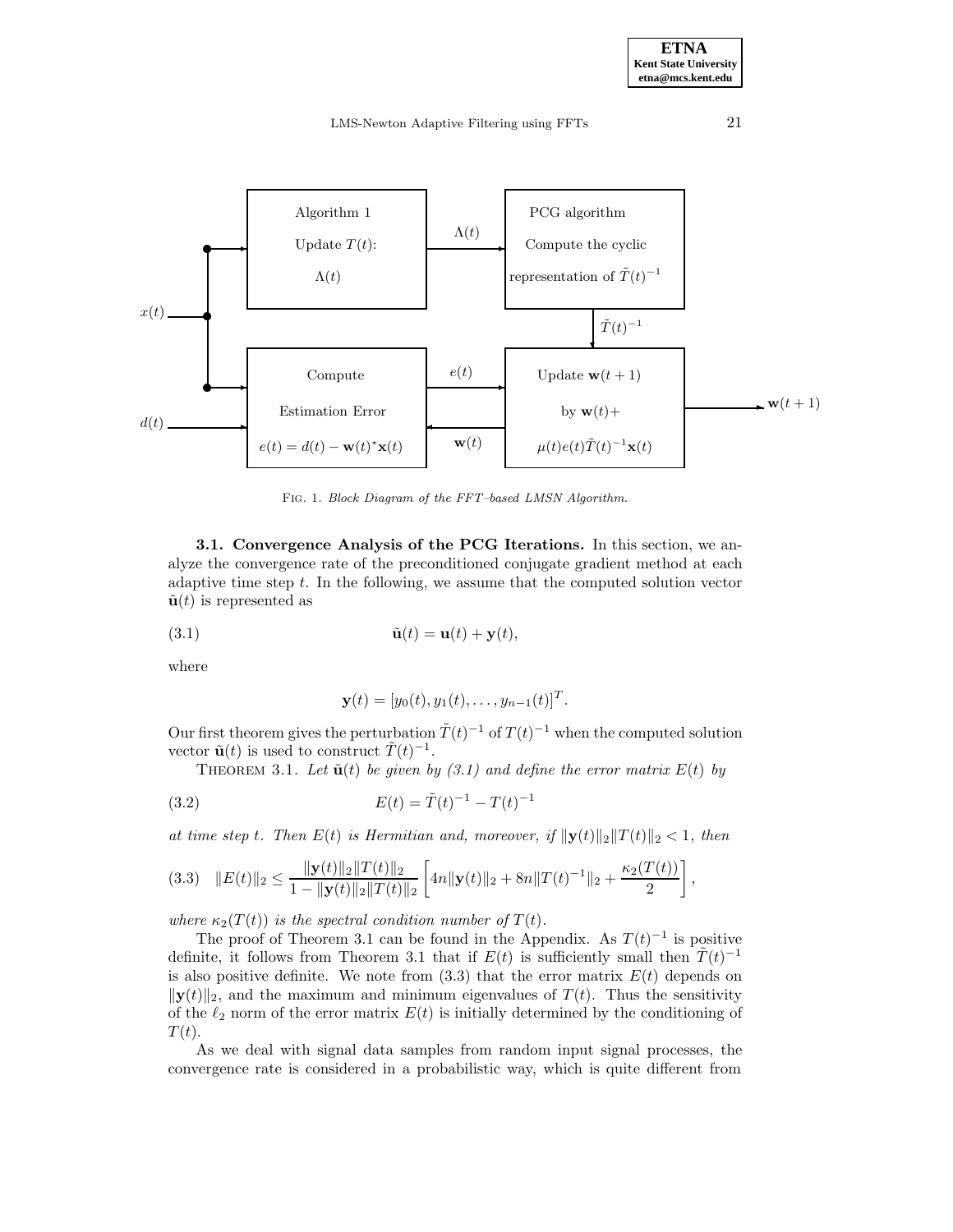# 22 M. K. Ng and R. J. Plemmons

the deterministic case. We first make the following assumption on the input signal processes so that the results of the convergence rate can be derived.

**Assumption** (A): Assume that there exist constants  $C_i$  independent of t such that

$$
\begin{aligned} \mathbf{(A1)} \left| \mathcal{E}\left(x(t)\overline{x(t-k)}\right) \right| &< C_1, \quad k = 0, 1, \dots, n-1.\\ \mathbf{(A2)} \text{ Var}\left(x(t)\overline{x(t-k)}\right) &< C_2, \quad k = 0, 1, \dots, n-1. \end{aligned}
$$

(**A3**)  $||T(t)||_2 < nC_3$  and  $||T(t)^{-1}||_2 < C_4$ .

Here we consider these assumptions when the input signal processes under consideration are wide sense stationary (stationary up to the second order, see [12, p. 80]). Autoregressive processes (AR), moving-average processes (MA) and autoregressive and moving-average processes (ARMA) are commonly used wide sense stationary input processes in many signal processing applications [12, pp. 96–113].

1. The assumption (**A1**) is often true for a stationary input signal process. In the stationary environment, the k-th lag autocovariance function  $r_k$  of the input process is given by

(3.4) 
$$
r_k = \mathcal{E}\left((x(t) - \beta)\overline{(x(t-k) - \beta)}\right),
$$

where  $\beta$  is the mean of the stationary input process, see Haykin [12, p. 79]. Equation (3.4) implies that

(3.5) 
$$
\mathcal{E}\left(x(t)\overline{x(t-k)}\right) = \beta\overline{\beta} + r_k.
$$

As  $|r_k|$  is always less than the variance  $r_0$  of the input process, the constant  $C_1$  in (A1) can be set to be  $|\beta|^2 + r_0$  depending on the input stationary process.

2. The variance of  $x(t)\overline{x(t-k)}$  is given by

$$
\text{Var}\left(x(t)\overline{x(t-k)}\right) = \mathcal{E}\left(x(t)\overline{x(t-k)}x(t)-\left(\beta\overline{\beta}+r_k\right)\left(\beta\overline{\beta}+\overline{r_k}\right).
$$

Assumption (**A2**) is satisfied when the input signal process is Gaussian process (see Haykin [12, p. 109] for definition). The variance of  $x(t)x(t - k)$  is bounded by

(3.6) 
$$
\text{Var}\left(x(t)\overline{x(t-k)}\right) \le 40|\beta|^4 + 12|\beta|^2 r_0 + 3r_0^2.
$$

The proof of (3.6) can be found in the Appendix.

3. Assumption (**A3**) is satisfied when the underlying spectral density function  $f(\theta)$  of the input stationary process is positive and in the Wiener class, i.e. the autocovariances  $\{r_k\}_{k=-\infty}^{\infty}$  of the process are absolutely summable,  $\sum_{k=0}^{\infty} |r_k| \leq \infty$ . We remark that the spectral density function  $f(\theta)$  is always  $\sum_{k=0}^{\infty} |r_k| \leq \infty$ . We remark that the spectral density function  $f(\theta)$  is always non-negative. We have the following lemma about the smallest and largest eigenvalues of  $T(t)$ , proved in Ng [16] when the forgetting factor  $\alpha$  is equal to 1.

LEMMA 3.2. Let the spectral density function  $f(\theta)$  of the input stationary process be in the Wiener class, and let the mean of the process be  $\beta$ . Then for any given  $\epsilon > 0$  and  $0 < \delta < 1$ , there exists a positive integer N such that for  $n>N$  (where n is size of  $T(t)$ ),

$$
\Pr\left\{\lambda_{\min}(T(t)) \ge f_{\min} - \epsilon\right\} \ge 1 - \delta
$$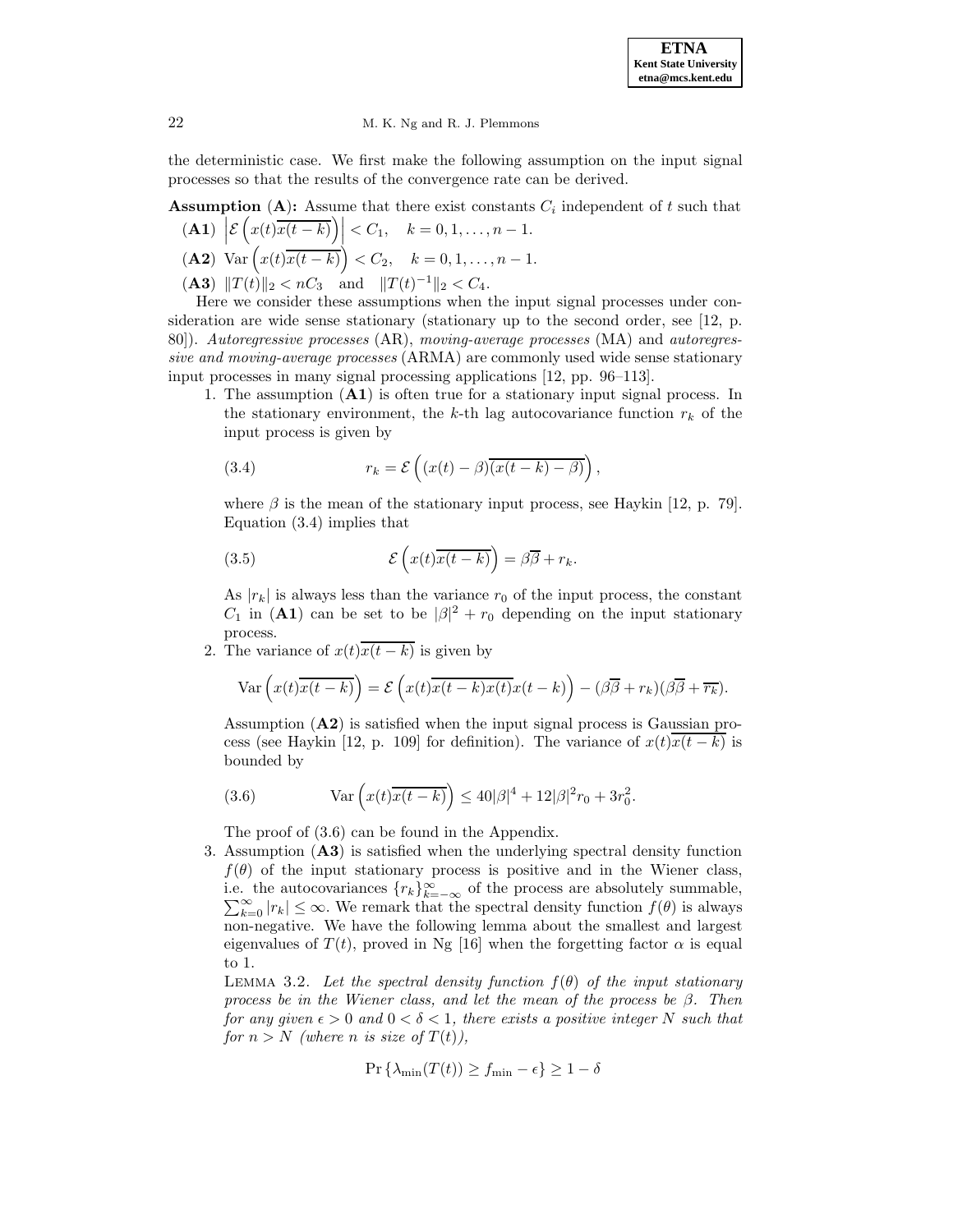and

$$
\Pr\left\{\lambda_{\max}(T(t)) \le f_{\max} + n\beta^2 + \epsilon\right\} \ge 1 - \delta,
$$

for sufficiently large t where  $f_{\min}$  and  $f_{\max}$  are the minimum and maximum values of  $f(\theta)$ .

Before beginning the convergence analysis, we first denote  $\mathcal{E}(Y)$  as the expected value of a random matrix Y, where the entries of  $\mathcal{E}(Y)$  are the expected values of the elements of Y, i.e. the  $(j,k)$ th entry of  $\mathcal{E}(Y)$  is given by  $[\mathcal{E}(Y)]_{j,k} = \mathcal{E}([Y]_{j,k})$ . The following Lemma will be useful later in the analysis of the convergence rate of the method.

Lemma 3.3. Let the input signal process satisfy assumption (**A2**). Then for any given  $\epsilon > 0$ , we have

$$
\Pr\left\{ \left| \sum_{k=0}^{n-1} \left[ \frac{x(t)\overline{x(t-k)}}{t} - \mathcal{E}\left( \frac{x(t)\overline{x(t-k)}}{t} \right) \right] \right| \le \epsilon \right\} \ge 1 - \frac{n^3 C_2}{\epsilon^2 t^2}.
$$

Proof. By using a Lemma in Fuller [8, p. 182] and Chebyshev's inequality [8, p. 185], we obtain

$$
\Pr\left\{\left|\sum_{k=0}^{n-1}\left[\frac{x(t)\overline{x(t-k)}}{t}-\mathcal{E}\left(\frac{x(t)\overline{x(t-k)}}{t}\right)\right]\right|\geq \epsilon\right\}
$$
\n
$$
\leq \sum_{k=0}^{n-1} \Pr\left\{\left|\frac{x(t)\overline{x(t-k)}}{t}-\mathcal{E}\left(\frac{x(t)\overline{x(t-k)}}{t}\right)\right|\geq \frac{\epsilon}{n}\right\} \leq \sum_{k=0}^{n-1} \frac{\text{Var}(x(t)\overline{x(t-k)})n^2}{\epsilon^2 t^2} \leq \frac{n^3 C_2}{\epsilon^2 t^2}.
$$

 $\Box$ 

As both matrices  $\tilde{T}(t-1)$  and  $T(t)$  are Hermitian positive definite, the preconditioned matrices  $\hat{\alpha}\tilde{T}(t-1)^{-1/2}\tilde{T}(t)\tilde{T}(t-1)^{-1/2}$  are similar to the matrices  $\hat{\alpha}T(t)^{1/2}\tilde{T}(t-1)^{-1/2}$  $(1)^{-1}T(t)^{1/2}$ . Next, we prove that the condition number of the matrix  $\hat{\alpha}T(t)^{1/2}\tilde{T}(t-t)$  $1)^{-1}T(t)^{1/2}$  is close to 1, with probability 1.

THEOREM 3.4. Let the input signal process satisfy assumption  $(A)$ . If

(3.7) 
$$
||E(t-1)||_2 \le \frac{\epsilon_1}{nC_3} < 1,
$$

then for any given  $0 < \epsilon < 1 - \epsilon_1$  and  $0 < \delta < 1$ , there exists an integer  $t_0$ , which depends upon n,  $\epsilon$ ,  $\delta$ ,  $\alpha$ ,  $C_1$ ,  $C_2$ ,  $C_3$  and  $C_4$ , such that for  $t \ge t_0$ ,

$$
\Pr\left\{\kappa_2(\hat{\alpha}T(t)^{1/2}\tilde{T}(t-1)^{-1}T(t)^{1/2})\leq \frac{1+\epsilon_1+\epsilon}{1-\epsilon_1-\epsilon}\right\}>1-\delta.
$$

*Proof.* By (3.2), the matrix  $\hat{T}(t)$  can be written as follows:

(3.8) 
$$
\hat{T}(t) = \hat{\alpha} \left[ I_n + T(t)^{1/2} E(t-1) T(t)^{1/2} + T(t)^{1/2} \left( T(t-1)^{-1} - T(t)^{-1} \right) T(t)^{1/2} \right]
$$

Next we estimate the  $\ell_2$  norm of the matrices  $T(t)^{1/2}E(t-1)T(t)^{1/2}$  and  $T(t)^{1/2}(T(t-1))T(t)$  $(1)^{-1}-T(t)^{-1}T(t)^{1/2}$  in the right hand side of (3.8). From (A3) and the hypothesis on

.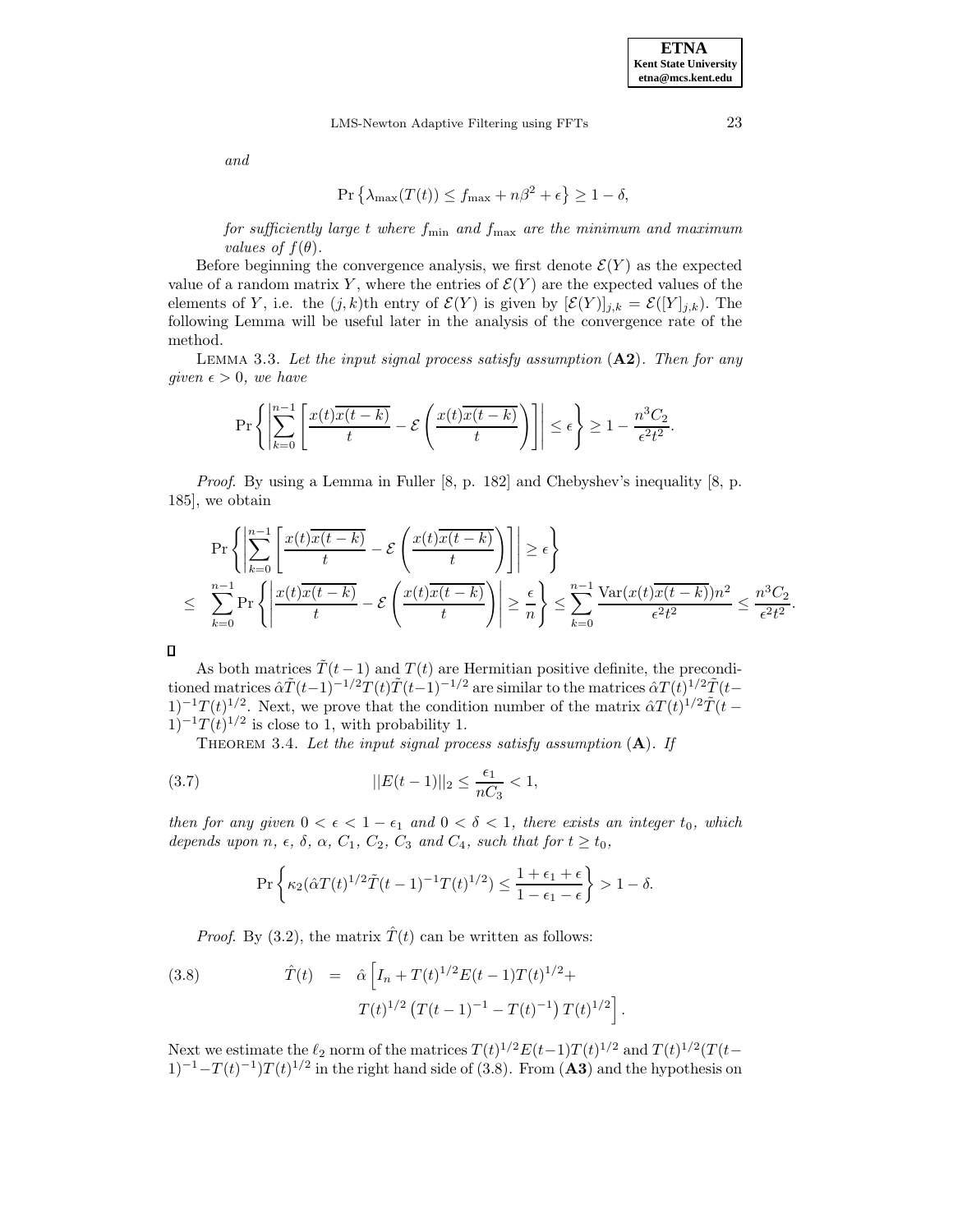| <b>ETNA</b>                  |
|------------------------------|
| <b>Kent State University</b> |
| etna@mcs.kent.edu            |

 $||E(t-1)||_2$ , the  $\ell_2$  norm of the matrix  $T(t)^{1/2}E(t-1)T(t)^{1/2}$  is bounded by  $\epsilon_1$ . As both  $T(t)$  and  $T(t-1)$  are Hermitian positive definite matrices, the matrix  $T(t)^{1/2}(T(t-1))$  $1)^{-1} - T(t)^{-1}T(t)^{1/2}$  is similar to the matrix  $T(t-1)^{-1/2}(T(t)-T(t-1))T(t-1)^{-1/2}$ . Therefore it suffices to estimate the  $\ell_2$  norm of  $T (t-1)^{-1/2}(T (t)-T (t-1))T (t-1)^{-1/2}$ . By  $(2.3)$ , we have

$$
T(t-1)^{-1/2} (T(t) - T(t-1)) T(t-1)^{-1/2}
$$
  
= 
$$
T(t-1)^{-1/2} \left[ \frac{x(t)}{t} V_T(t) - \mathcal{E} \left( \frac{x(t)}{t} V_T(t) \right) \right] T(t-1)^{-1/2} +
$$
  

$$
T(t-1)^{-1/2} \mathcal{E} \left( \frac{x(t)}{t} V_T(t) \right) T(t-1)^{-1/2}.
$$

With

$$
\left\| \frac{x(t)}{t} V_T(t) - \mathcal{E} \left( \frac{x(t)}{t} V_T(t) \right) \right\|_2 \leq \left\| \frac{x(t)}{t} V_T(t) - \mathcal{E} \left( \frac{x(t)}{t} V_T(t) \right) \right\|_1
$$
  

$$
= 2 \left| \sum_{k=0}^{n-1} \alpha^{k/2} \left[ \frac{x(t) \overline{x(t-k)}}{t} - \mathcal{E} \left( \frac{x(t) \overline{x(t-k)}}{t} \right) \right] \right|,
$$

using Lemma (3.3) and considering probability argument, we obtain

$$
\Pr\left\{ \left\| T(t-1)^{-1/2} \left[ \frac{x(t)}{t} V_T(t) - \mathcal{E} \left( \frac{x(t)}{t} V_T(t) \right) \right] T(t-1)^{-1/2} \right\|_2 \frac{\epsilon}{2} \right\}
$$
  
 
$$
\geq 1 - \frac{8n^3 C_2 C_4^2 \alpha^{n-1} (1-\alpha^n)}{(1-\alpha)\epsilon^2 t^2}.
$$

By (**A1**), we also have

$$
\left\| \mathcal{E}\left(\frac{x(t)}{t}V_T(t)\right) \right\|_2 \leq \frac{1}{t} \left\| \mathcal{E}\left(x(t)V_T(t)\right) \right\|_1 \leq \frac{nC_1}{t}.
$$

Thus there exists  $t_0$  given by  $t_0 = \max \left\{ \frac{2nC_1}{\epsilon}, \sqrt{\frac{8n^3C_2C_4^2}{\delta \epsilon^2}} \right\}$ J. , such that for  $t \geq t_0$ , then we have

$$
||T(t)^{1/2}(T(t-1)^{-1} - T(t)^{-1})T(t)^{1/2}||_2 \le \epsilon,
$$

with probability  $1 - \delta$ . It follows from (3.8) that the minimum and maximum eigenvalues of  $\hat{\alpha}T(t)^{1/2}\tilde{T}(t-1)^{-1}T(t)^{1/2}$  are bounded as follows with probability  $1-\delta$ :

(3.9) 
$$
\hat{\alpha}(1 - \epsilon_1 - \epsilon) \leq \lambda_{\min} \left( \hat{\alpha} T(t)^{1/2} \tilde{T}(t-1)^{-1} T(t)^{1/2} \right) \leq \lambda_{\max} \left( \hat{\alpha} T(t)^{1/2} \tilde{T}(t-1)^{-1} T(t)^{1/2} \right) \leq \hat{\alpha}(1 + \epsilon_1 + \epsilon)
$$

Hence the theorem follows.  $\Box$ 

Using Theorem 3.4, we can estimate the number of iterations required for convergence. We let  $\mathbf{s}^{(k)}(t)$  be the error vector given by

$$
\mathbf{s}^{(k)}(t) = \mathbf{u}(t) - \mathbf{u}^{(k)}(t),
$$

after the kth iteration of preconditioned conjugate gradient method is applied to solving the preconditioned system. By convergence of the PCG method, we mean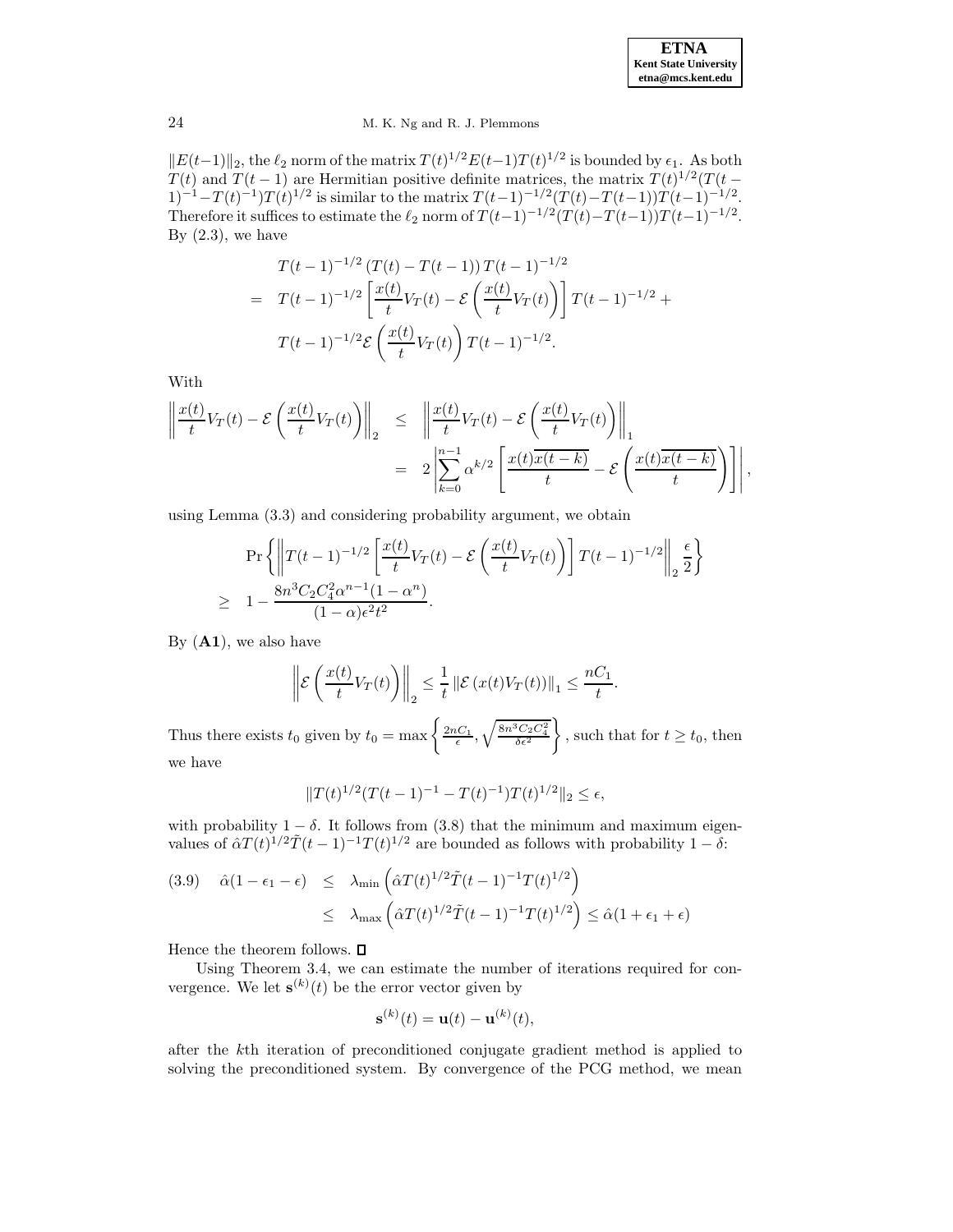that  $\|\mathbf{s}^{(k)}(t)\|_2$  is sufficiently small at the k<sup>th</sup> iteration so that the  $\ell_2$  norm of the error matrix satisfies  $||E(t)||_2 \leq \epsilon_1/nC_3$ . We remark that if  $||E(t)||_2$  is sufficiently small then the filter coefficients can be computed accurately at each time step and the number of PCG iterations can be reduced.

Lemma 3.5. Let the input signal process satisfy assumption (**A3**). For any given  $\epsilon_1 > 0$ , there exists  $\eta^* > 0$  such that if  $\|\mathbf{y}(t)\|_2 \leq \eta^*$  then  $\|E(t)\|_2 \leq \frac{\epsilon_1}{nC_3}$ .

Proof. Choose

$$
\eta^* = \min\left\{\frac{1}{2C_3}, \sqrt{\frac{\epsilon_1}{24nC_1C_3}}, \frac{\epsilon_1}{48nC_1C_3C_4}, \frac{\epsilon_1}{3C_1C_3^2C_4}\right\} \cdot \frac{1}{nC_3},
$$

and use the error bound  $E(t)$  given in Theorem 3.1. The result follows.  $\square$ 

In the following, we let  $N(t,\eta^*)$  denote the smallest positive integer k such that  $\|\mathbf{s}^{(k)}(t)\|_2 \leq \eta^*$ . Therefore,  $N(t, \eta^*)$  is the smallest number of iterations required for the convergence of the PCG method at time t. The following theorem gives an upper bound for  $N(t,\eta^*)$ .

THEOREM 3.6. Let the input signal process satisfy assumption  $(A)$ . For any given  $\epsilon$  and  $\delta$  satisfying  $0 < \epsilon < 1-\epsilon_1$  and  $0 < \delta < 1$ , there exists an integer  $t_0$ , which depends on n,  $\epsilon$ ,  $\delta$ ,  $\alpha$ ,  $C_1$ ,  $C_2$ ,  $C_3$  and  $C_4$ , such that for  $t \ge t_0$ , if

(3.10) 
$$
N(t, \eta^*) \le \frac{1}{2} \left( \frac{1 + \epsilon_1 + \epsilon}{1 - \epsilon_1 - \epsilon} \right) \log \left[ \frac{2(1 + \epsilon_1 + \epsilon) ||\mathbf{s}^{(0)}(t)||_2}{(1 - \epsilon_1 - \epsilon)\eta^*} \right] + 1,
$$

then

$$
\Pr\left\{\|\mathbf{s}^{(k)}(t)\|_2\leq \eta^*\right\}>1-\delta.
$$

Proof. By using Theorem 3.4 and the convergence rate of the conjugate gradient iterations in [3, Theorem 1.12, p. 26], one can prove that if  $N(t, \eta^*)$  is bounded above as stated as in (3.10), we have

(3.11) 
$$
\Pr\left\{|||\mathbf{s}^{(k)}(t)||| \le \left[\frac{(1-\epsilon_1-\epsilon)\eta^*}{(1+\epsilon_1+\epsilon)||\mathbf{s}^{(0)}(t)||_2}\right]|||\mathbf{s}^{(0)}(t)|||\right\} > 1-\delta.
$$

Here  $\| \cdot \|$  is the *energy norm* corresponding to the preconditioned matrix

$$
\hat{\alpha}\tilde{T}(t-1)^{-1/2}T(t)\tilde{T}(t-1)^{-1/2},
$$

defined by

$$
|||\mathbf{v}||| = \mathbf{v}^* \hat{\alpha} \tilde{T} (t-1)^{-1/2} T(t) \tilde{T} (t-1)^{-1/2} \mathbf{v}.
$$

As the minimum and maximum eigenvalues of the preconditioned matrix are bounded as stated in  $(3.9)$ , for any vector **v**, we obtain

(3.12) 
$$
\hat{\alpha}(1-\epsilon_1-\epsilon)\|\mathbf{v}\|_2 \leq ||\|\mathbf{v}|| \leq \hat{\alpha}(1+\epsilon_1+\epsilon)\|\mathbf{v}\|_2.
$$

Putting  $(3.12)$  into  $(3.11)$ , the result follows.  $\square$ 

Using Theorem 3.6, we easily note that the conjugate gradient method, when applied to the preconditioned system

$$
\hat{\alpha}\tilde{T}(t-1)^{-1}T(t)\mathbf{u}(t) = \hat{\alpha}\tilde{T}(t-1)^{-1}\mathbf{e}_n,
$$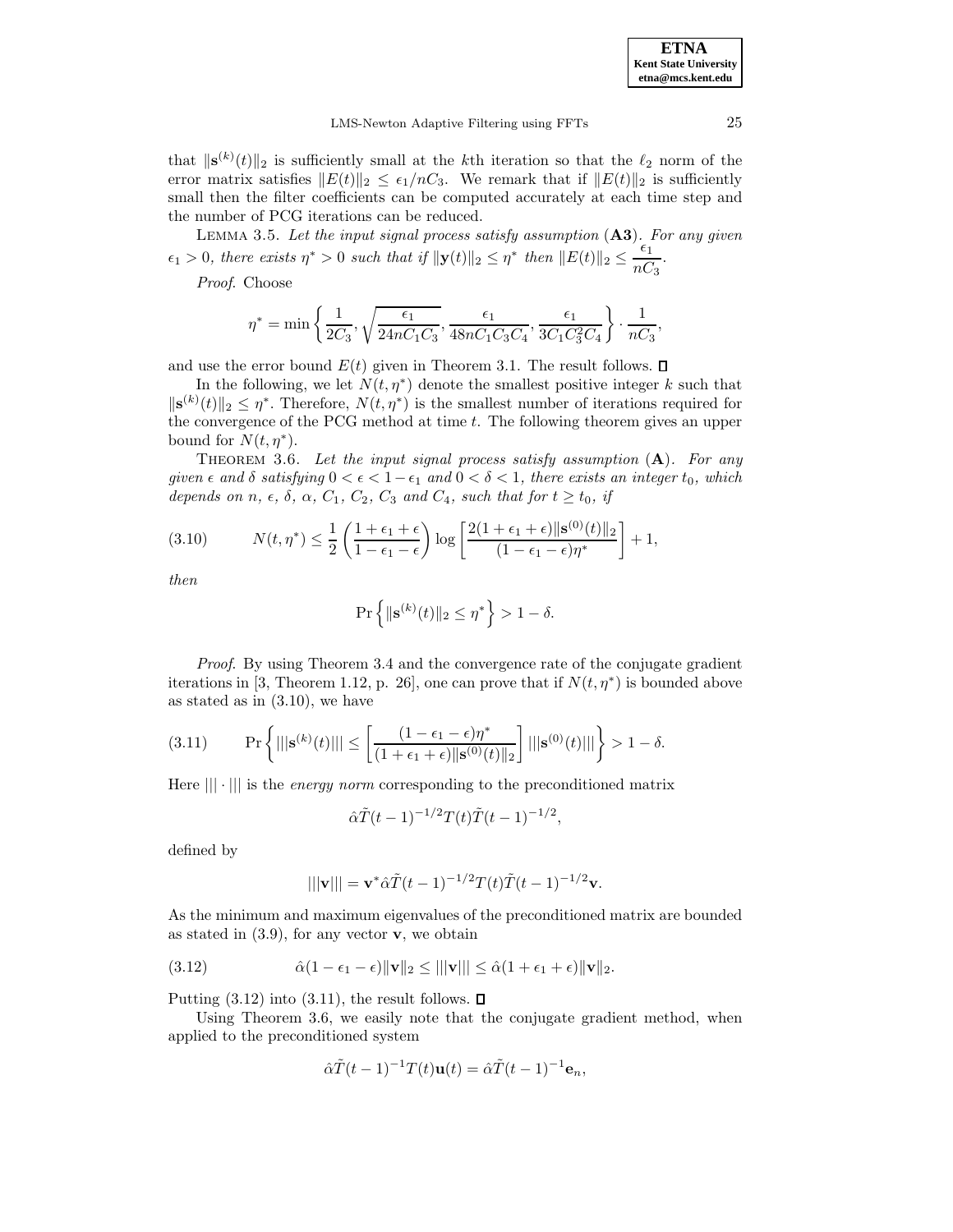converges rapidly with probability 1, provided that t is sufficiently large and  $||E(t 1)\Vert_2$  is sufficiently small.

We recall that in each iteration of the preconditioned conjugate gradient method the work is of order  $O(n \log n)$  operations. Therefore, the work for obtaining the solution vector  $\mathbf{u}(t)$  to a given accuracy is also of order  $O(n \log n)$  operations. Hence the total work of obtaining  $\mathbf{w}(t)$  at each adaptive time step is of order only  $O(n \log n)$ operations, if the input process satisfies assumption (**A**). Finally, we remark that our LMSN algorithm is highly parallelizable. In a parallel environment with  $O(n)$ processors, the total work of updating the filter coefficient vector  $\mathbf{w}(t)$  at each adaptive time step is  $O(\log n)$  operations.

**4. Numerical Experiments.** In this section, some numerical experiments are performed to test the convergence rate of the preconditioned conjugate gradient algorithm. All the computations are done using Matlab. In the numerical tests, the stopping criterion used for the preconditioned conjugate gradient (PCG) method is  $\tau_k/\tau_0 < 10^{-7}$  as stated in PCG algorithm. Moreover, in all tests, the forgetting factor is set to 0.99, for simplicity.

In the first set of numerical tests, we illustrate our method by using an adaptive filtering model problem from [7]. Figure 2 shows the block diagram of the adaptive filtering simulation model. The common input to the unknown (reference) system and adaptive filter is a  $MA(16)$  input process that is obtained by passing a Gaussian white noise with unity variance through a FIR filter whose impulse responses is given in Table 1. The unknown (reference) system is an 14-th order FIR system with transfer function  $P(z)$  given by  $P(z)=1+4z^{-6} - z^{-8} + 0.2z^{-10} + 0.1z^{-13}$ . Different levels of variances of the Gaussian white noise  $\{n(t)\}\$ are used to test the performance of the FFT–based LMSN algorithm. The length  $n$  of the adaptive filter is selected to be 16.

For the comparison, T. Chan circulant preconditioners [6] are used in the tests. Figure 3 shows the condition numbers of different preconditioned matrices for one realization of input signal. We note that the condition numbers of our preconditioned systems are near to 1 when  $t$  is large enough. Figure 4 shows the average number of iterations of the preconditioned system at each step, averaged over 100 independent runs of the algorithm for different levels of Gaussian noise (variances of noise  $= 0.01$ ) and 0.1) added into the adaptive systems. We remark that for different levels of noise, the Toeplitz systems  $T(t)\mathbf{u}(t) = \mathbf{e}_n$  are the same. We see from the numerical results that the conjugate gradient method for our preconditioned systems converges faster than that of the circulant-preconditioned systems and non-preconditioned systems. Figures 5–6 show the corresponding ensemble-averaged learning curves of these adaptive filtering models. For this comparison, the learning curves of the LMS algorithms are presented together in Figures 5–6. We used the same step size 0.025 for the FFT– based LMSN and LMS algorithms. From the numerical results of the FFT–based LMSN algorithm, the mean square error (estimation error  $e(t)$ ) decreases rapidly to a steady-state value of the average mean square error. Also the decrease of mean square error using FFT–based LMSN algorithm is faster than that by using the LMS algorithm. We also compare our FFT–based LMSN algorithm with fast transversal filter  $O(n)$  operations algorithms [12, pp. 586–599]. Figure 7 shows that the fast transversal filter algorithm does not converge when noise is added to the adaptive FIR system. In order to get accurate result, it is necessary to reinitialize the filter coefficients before the error becomes large; see [12]. However, the performance of the FFT–based LMSN algorithm is quite stable.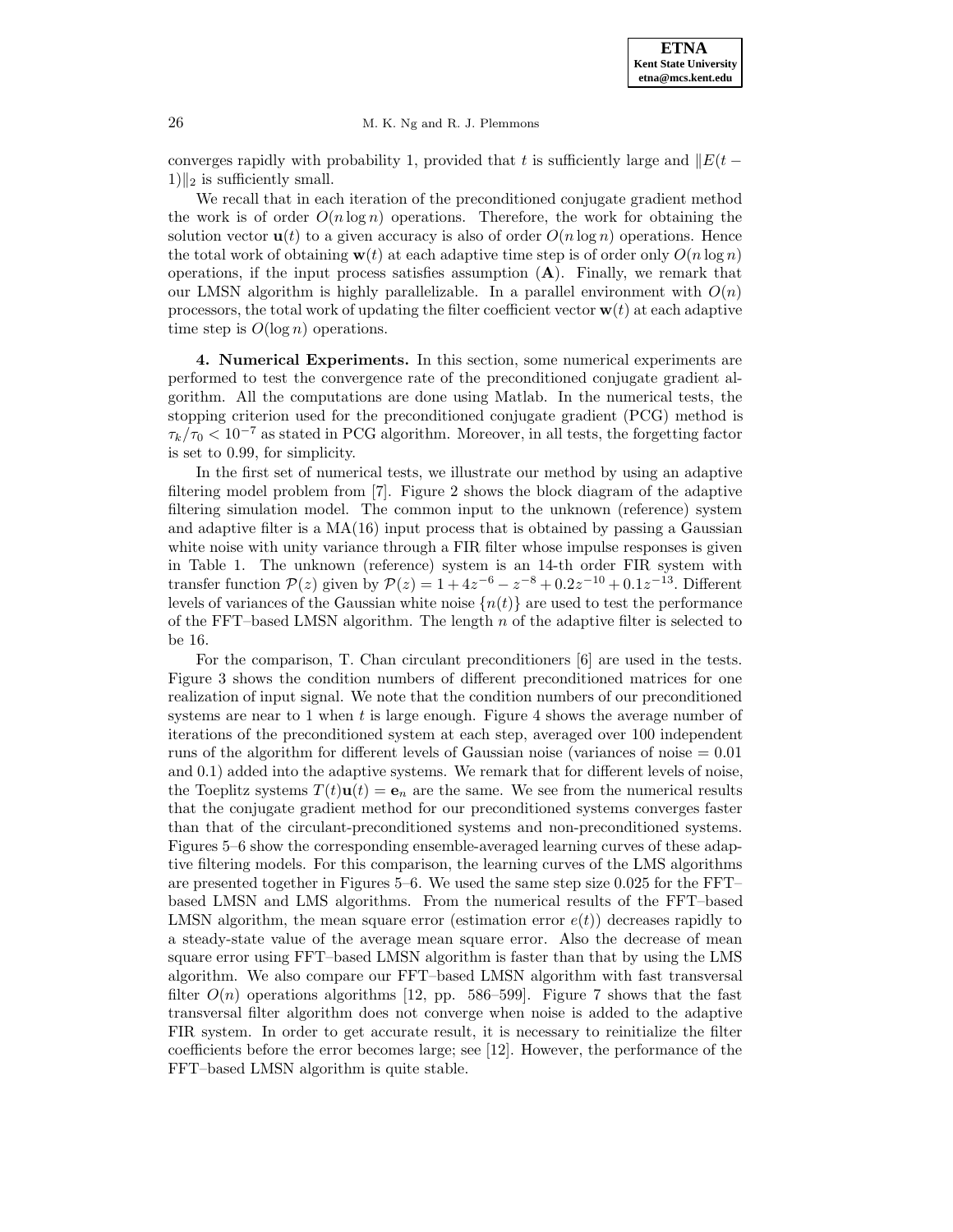

Fig. 2. Adaptive Filtering Simulation Model

| $h(1) = -0.024476535$ | $h(5) = 0.024523262$  | $h(9) = -0.005495879$  | $h(13) = 0.224112905$  |
|-----------------------|-----------------------|------------------------|------------------------|
| $h(2) = -0.122125943$ | $h(6) = -0.051290013$ | $h(10) = -0.055246398$ | $h(14) = 0.015079975$  |
| $h(3) = 0.133007741$  | $h(7) = -0.024950762$ | $h(11) = -0.017690268$ | $h(15) = -0.475178548$ |
| $h(4) = -0.050216528$ | $h(8) = 0.096703820$  | $h(12) = -0.058418098$ | $h(16) = 0.409890873$  |

TABLE 1

The impulse responses of the FIR filter with  $h(k) = h(32 - k + 1)$  used for generation of the input signal process.

For the second set of simulations, we consider a non-Gaussian input process and desired responses. We consider the channel equalization problem as shown as in Figure 8; see [7] and [12, p. 342]. The random sequence  $\{a(t)\}\$ applied to the channel input is in polar form, with  $a(t) = \pm 1$  with equal probability. The impulse responses of the channel are given in Table 2. A Gaussian white noise  $\{n(t)\}\$ is added to the output of the channel. The channel input  ${a(t)}$  is delayed by 15 samples to provide the desired responses for the equalizer. Figure 9 shows the condition number of different preconditioned matrices for one realization of input signal. We note that the condition numbers of our preconditioned systems are near to  $1$  when  $t$  is sufficiently large. Figure 10 shows the average number of iterations of our preconditioned system, circulantpreconditioned system and non-preconditioned system at each step, averaged over 100 independent runs of the algorithm. The preconditioned conjugate gradient method with our FFT–based preconditioners converges faster than the others at each step. Figure 11 also shows the ensemble-averaged learning curves of the FFT–based LMSN and LMS algorithms where the variance of noise is 0.01. The step size used in two algorithms is 0.01. We note from the numerical results that the decrease of the of mean square error using the FFT–based LMSN algorithm is faster than that by using the LMS algorithm. We observe from Figure 12 that the fast transversal filter algorithm converges faster than the FFT–based LMSN algorithm, however, its mean square error is larger than the FFT–based LMSN algorithm. Therefore the performance of the FFT–based LMSN algorithm is better than the others.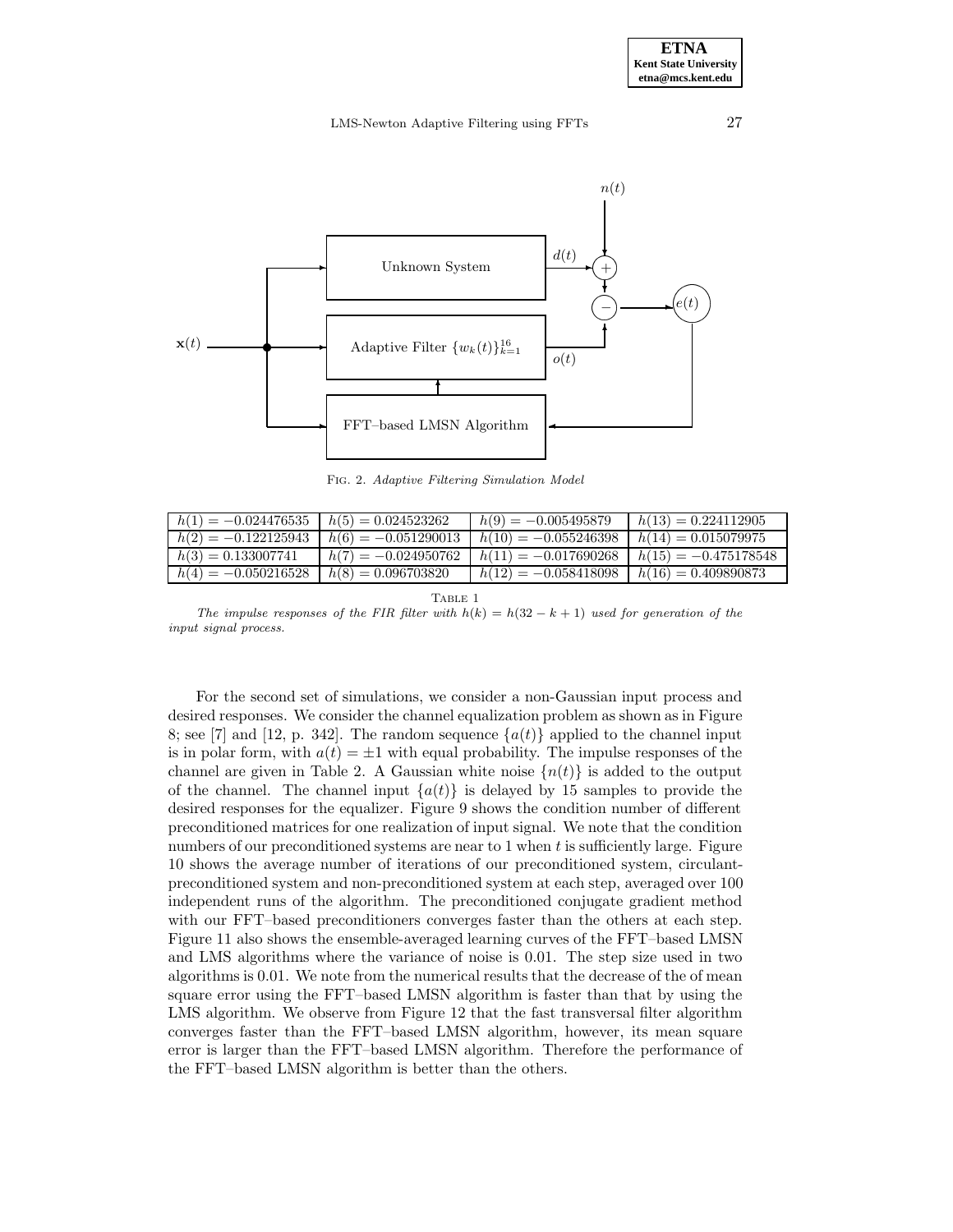28 M. K. Ng and R. J. Plemmons



Fig. 3. Condition Numbers of Different Preconditioned Matrices.



FIG. 4. Numbers of Iterations for Convergence at Each Time Step with  $n = 16$ .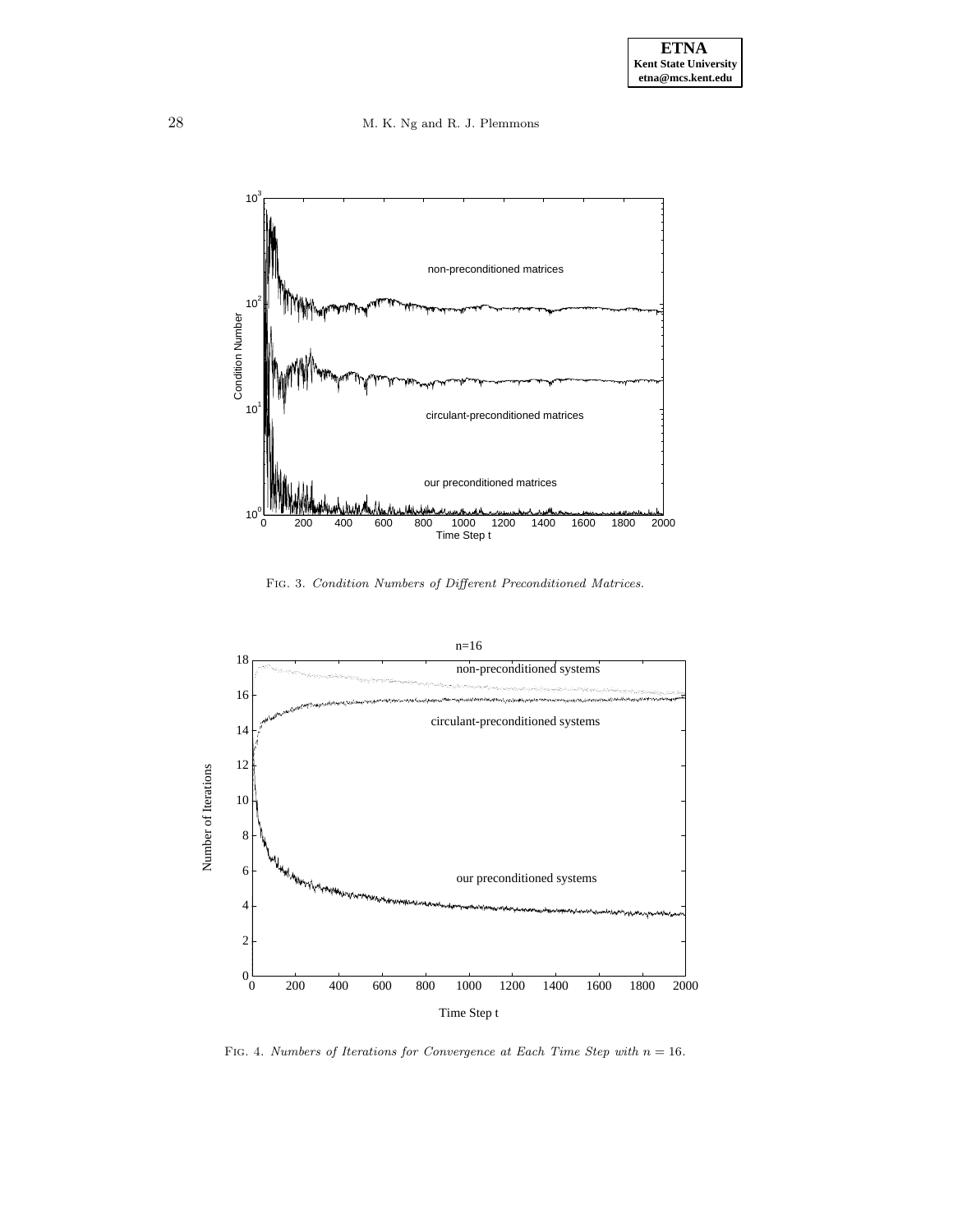

FIG. 5. Learning Curves of the FFT-based LMSN and LMS Algorithms.



FIG. 6. Learning Curves of the FFT-based LMSN and LMS Algorithms.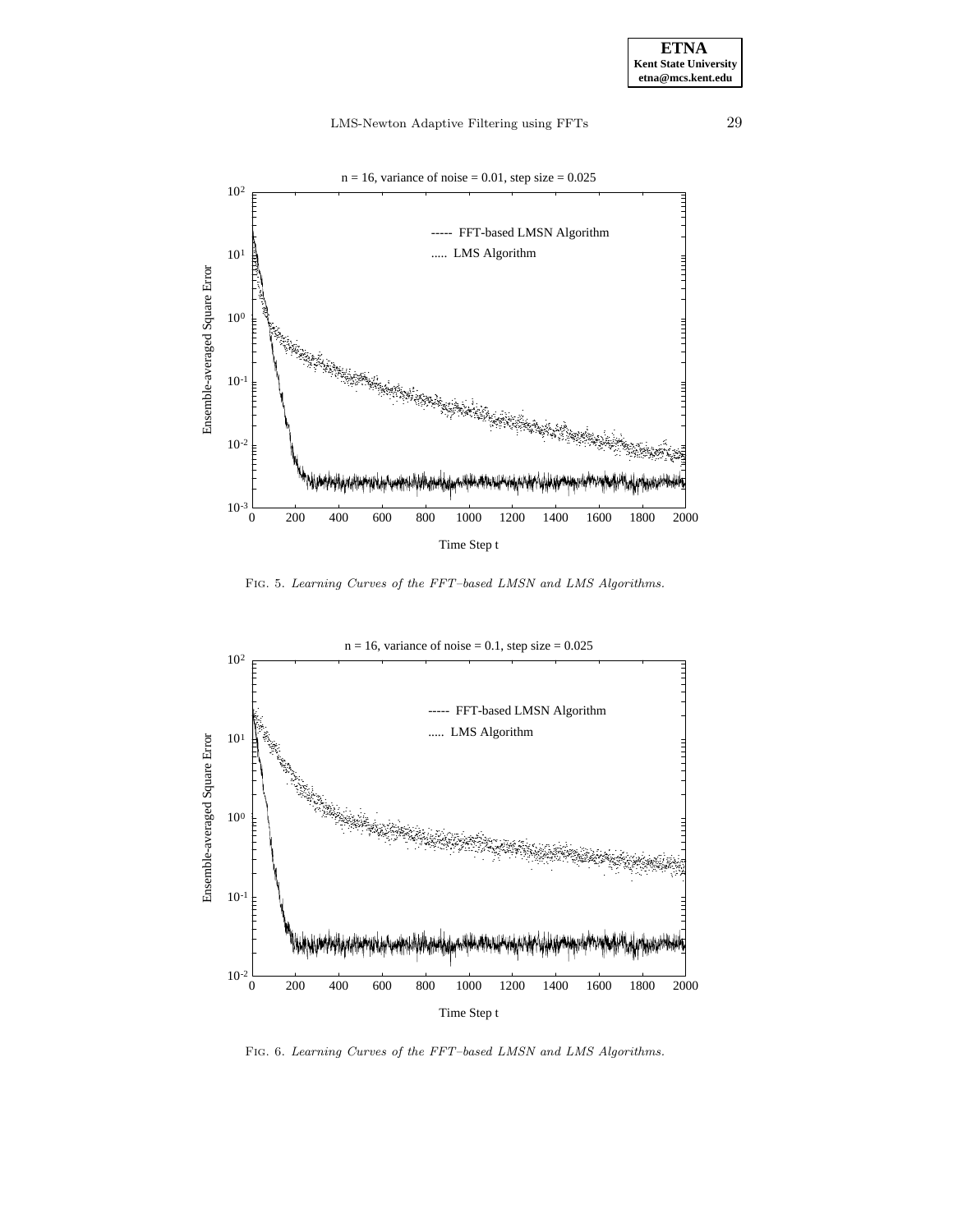30 M. K. Ng and R. J. Plemmons



Fig. 7. Learning Curves of the Fast Transversal Filter Algorithms.



Fig. 8. The Equalization Problem used for Simulation.

| $h(1) = 0.0066$ | $h(5) = 0.3605$  | $h(9) = -0.2270$  | $h(13) = -0.0159$ |
|-----------------|------------------|-------------------|-------------------|
| $h(2) = 0.0262$ | $h(6) = 0.6762$  | $h(10) = 0.1048$  | $h(14) = 0.0083$  |
| $h(3) = 0.1919$ | $h(7) = -0.2620$ | $h(11) = -0.0509$ | $h(15) = -0.0331$ |
| $h(4) = 0.2867$ | $h(8) = 0.3977$  | $h(12) = 0.0278$  | $h(16) = 0.0005$  |

TABLE 2 The Impulse Responses of the Channel.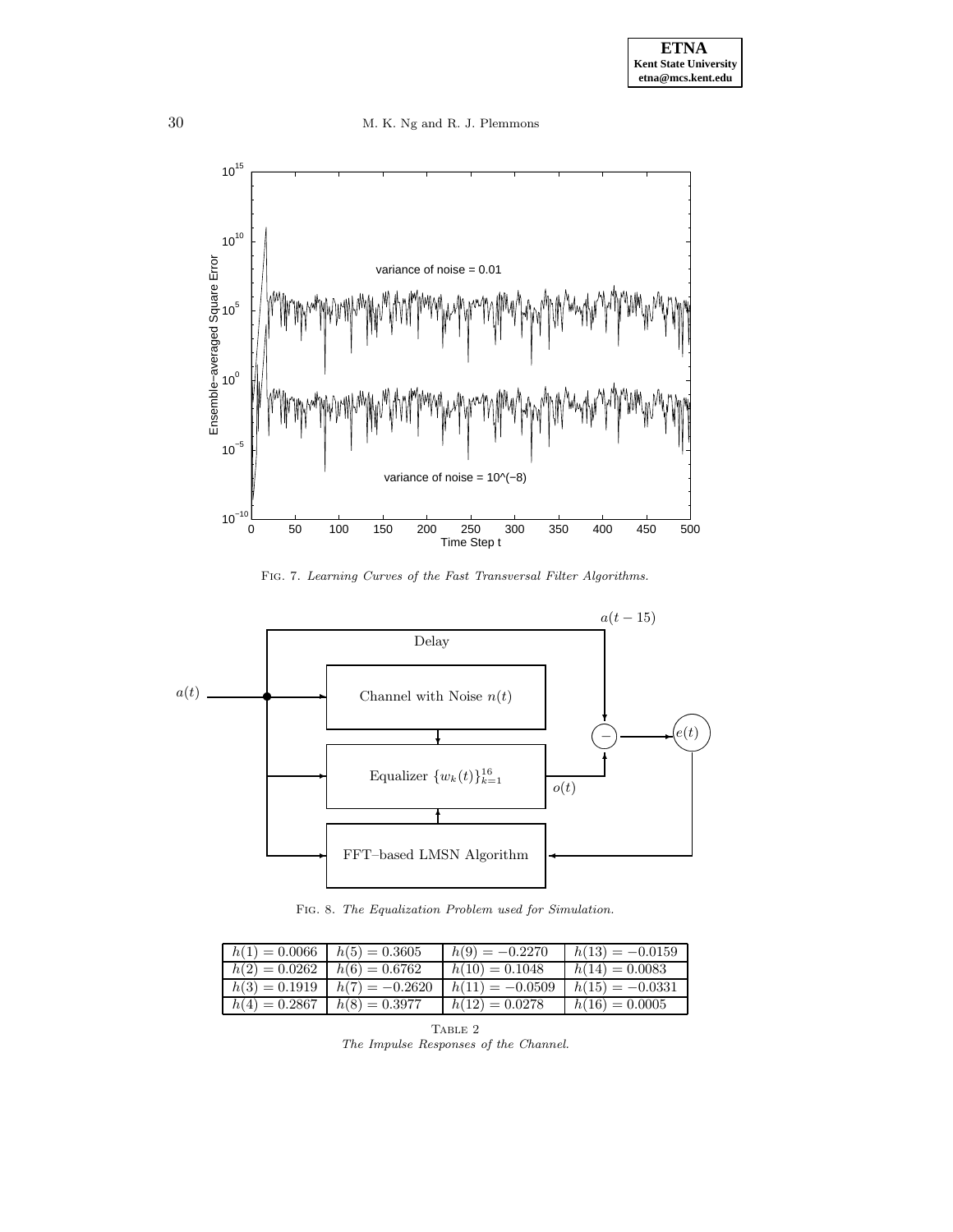

Fig. 9. Condition Numbers of Different Preconditioned Matrices.



FIG. 10. Numbers of Iterations for Convergence at Each Time Step with  $n = 16$ .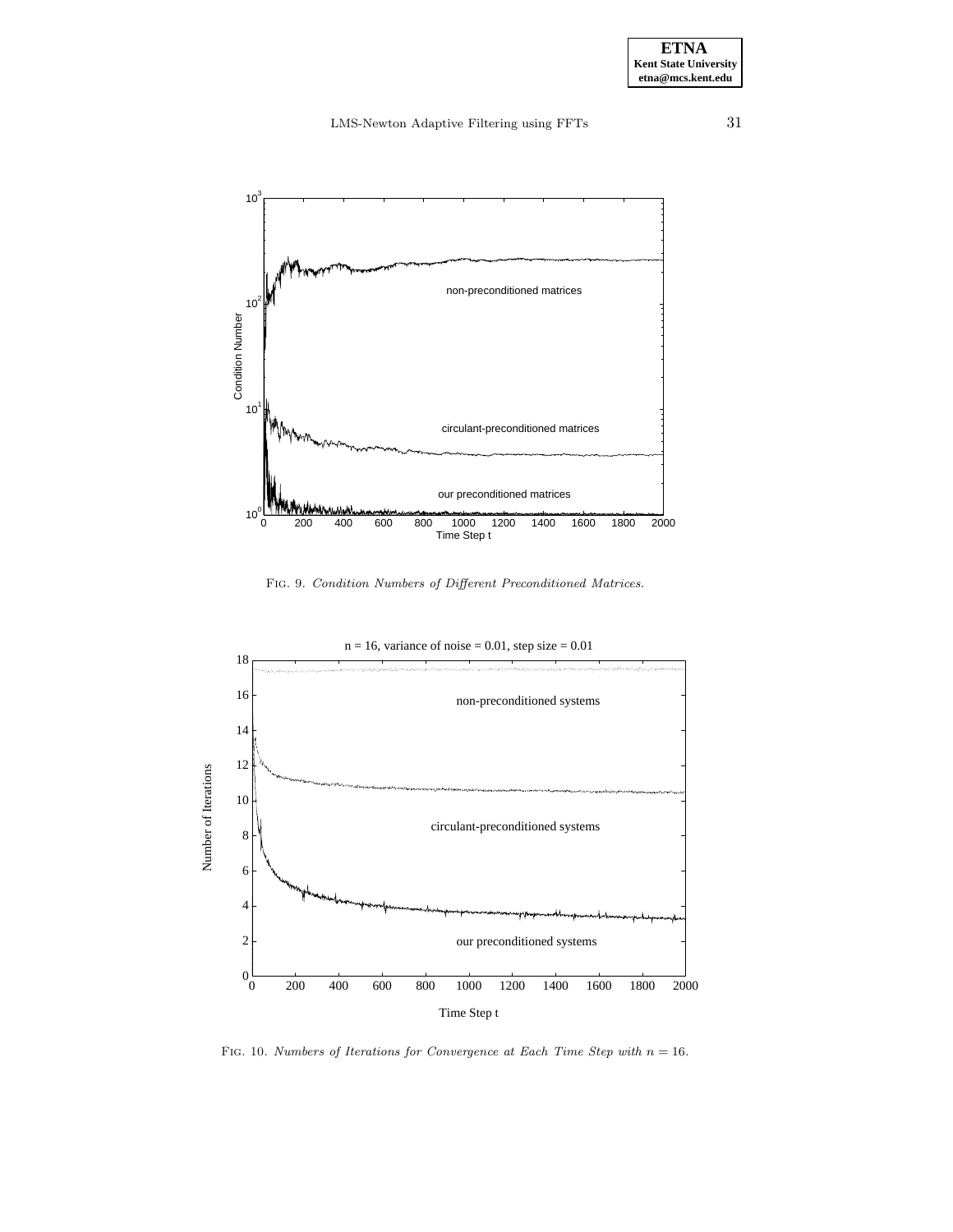

FIG. 11. Learning Curves of the FFT-based LMSN and LMS Algorithms.



FIG. 12. Learning Curves of the Fast Transversal Filter Algorithms.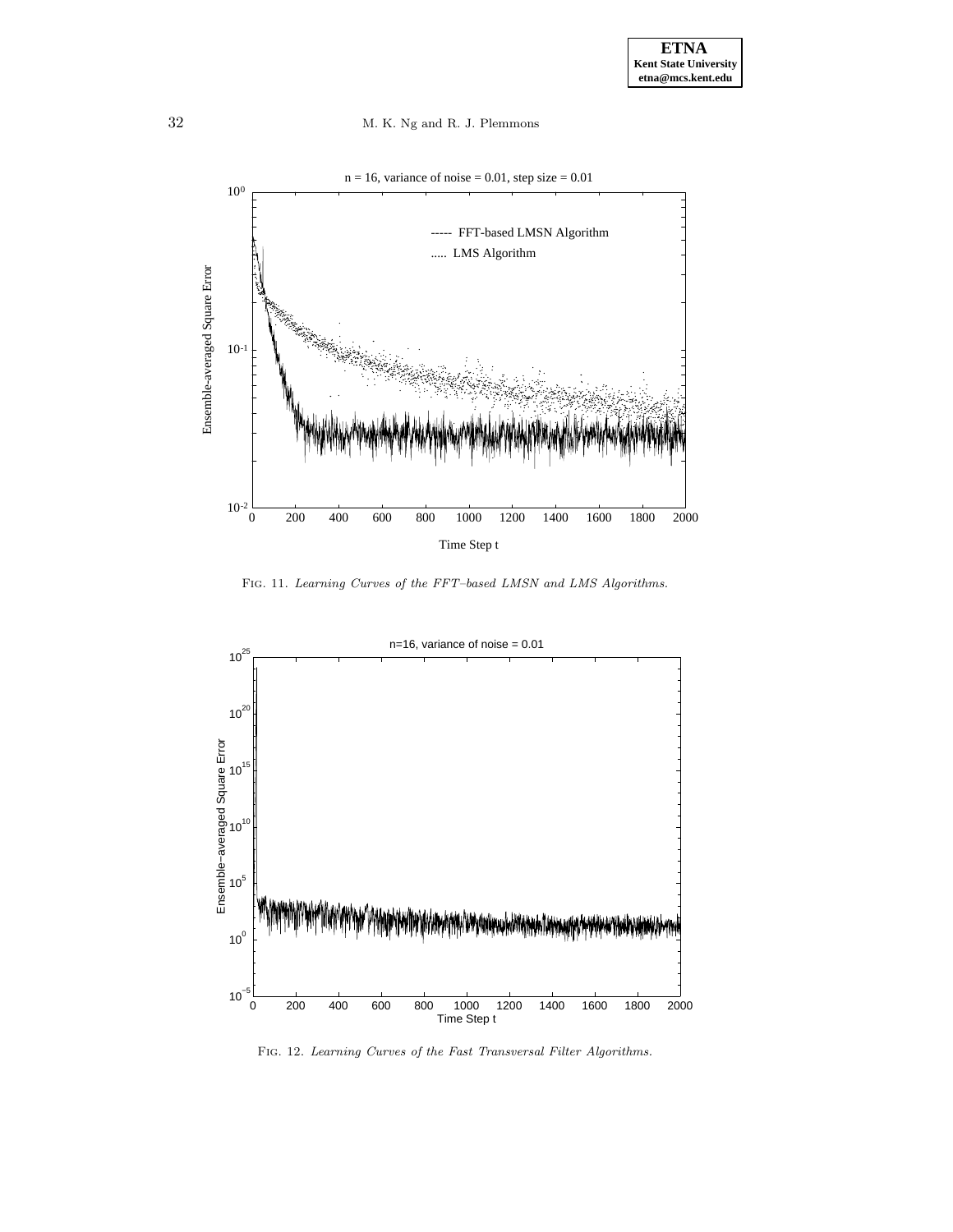LMS-Newton Adaptive Filtering using FFTs 33

**5. Concluding Remarks.** In this paper, we have proposed a new FFT–based LMSN algorithm. Preliminary numerical results show that the performance of the algorithm is good in the sense of reasonable complexity and convergence. Also, the complexity of the algorithm is only  $O(n \log n)$  operations per each adaptive time step, and the algorithm itself is highly parallelizable. These attractive features could lead to the use of the algorithm in diverse adaptive filtering applications. We remark that the FFT–based LMSN algorithm can be adapted to handle 2–D signal processing applications, for example 2–D linear prediction, multichannel filtering and spectrum analysis, as in  $[21]$ . The results for  $1-D$  signal processing applications thus far look promising, and we intend to test a 2–D FFT–based LMSN algorithm in the next phase of our work.

**6. Appendix. Proof of Theorem 3.1:** We first let  $B_1(t)$  and  $B_2(t)$  be the circulant and skew-circulant matrices respectively. Their first rows are given by

$$
[u_{n-1}(t), \overline{u_{n-2}(t)}, \ldots, \overline{u_0(t)}]
$$
 and  $[u_{n-1}(t), -\overline{u_{n-2}(t)}, \ldots, -\overline{u_0(t)}]$ 

respectively where  $\mathbf{u}(t)$  is the actual solution vector of the linear system  $T(t)\mathbf{u}(t) = \mathbf{e}_n$ . It follows from Lemma 2.2 that  $B_2(t)B_1(t)^* + B_2(t)^*B_1(t)$  is a Hermitian matrix. By  $(3.1)$ , we obtain

$$
\tilde{B}_1(t) = B_1(t) + E_1(t)
$$
 and  $\tilde{B}_2(t) = B_2(t) + E_2(t)$ .

Therefore, the matrix  $E_1(t)$  is the circulant matrix with first row given by

(6.1) 
$$
[y_{n-1}(t), \overline{y_{n-2}(t)}, \ldots, \overline{y_0(t)}]^T,
$$

and  $E_2(t)$  is the skew-circulant matrix with first row given by

(6.2) 
$$
[y_{n-1}(t), -\overline{y_{n-2}(t)}, \ldots, -\overline{y_0(t)}]^T.
$$

It follows that the error matrix  $E(t)$  is equal to

$$
(6.3) E(t) = \frac{1}{2\tilde{u}_{n-1}(t)} \left[ \tilde{B}_2(t) \tilde{B}_1(t)^* + \tilde{B}_2(t)^* \tilde{B}_1(t) \right]
$$
  
\n
$$
- \frac{1}{2u_{n-1}(t)} \left[ B_2(t) B_1(t)^* + B_2(t)^* B_1(t) \right]
$$
  
\n
$$
= \frac{1}{2} \left[ \frac{1}{u_{n-1}(t) + y_{n-1}(t)} \right] \left[ \tilde{B}_2(t) \tilde{B}_1(t)^* + \tilde{B}_2(t)^* \tilde{B}_1(t) \right]
$$
  
\n
$$
- B_2(t) B_1(t)^* + B_2(t)^* B_1(t) \right]
$$
  
\n
$$
+ \frac{1}{2} \left[ \frac{1}{u_{n-1}(t) + y_{n-1}(t)} - \frac{1}{u_{n-1}(t)} \right] \left[ B_2(t) B_1(t)^* + B_2(t)^* B_1(t) \right]
$$
  
\n
$$
= \frac{1}{2} \left[ \frac{1}{u_{n-1}(t) + y_{n-1}(t)} \right] \left[ \tilde{B}_2(t) \tilde{B}_1(t)^* + \tilde{B}_2(t)^* \tilde{B}_1(t) \right]
$$
  
\n
$$
- B_2(t) B_1(t)^* - B_2(t)^* B_1(t) \right]
$$
  
\n
$$
+ \frac{1}{2} \left[ \frac{1}{u_{n-1}(t) + y_{n-1}(t)} - \frac{1}{u_{n-1}(t)} \right] T(t)^{-1}.
$$

Here we recall that  $T(t)^{-1} = B_2(t)B_1(t)^* + B_2(t)^*B_1(t)$ . From  $\mathbf{u}(t) = T(t)^{-1}\mathbf{e}_n$ , we get

$$
\mathbf{u}_{n-1}(t) = [T(t)^{-1}]_{n,n}.
$$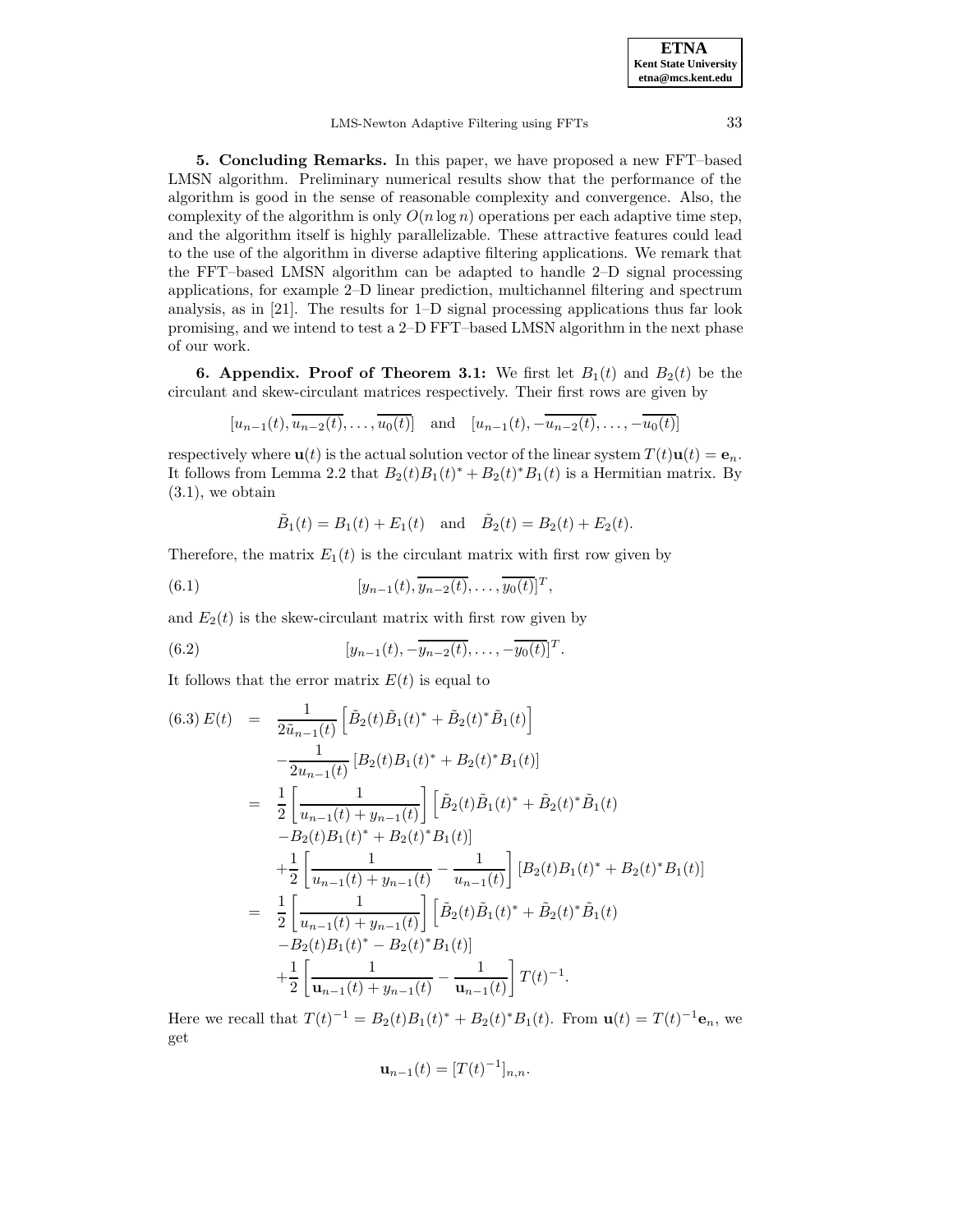

As the diagonal elements of  $T(t)^{-1}$  are always greater than or equal to  $\frac{1}{\|T(t)\|_2}$ , we have

$$
u_{n-1}(t) \ge \frac{1}{\|T(t)\|_2}.
$$

Therefore, the  $\ell_2$  norm of the second term of the right hand side in (6.3) is given by

$$
(6.4) \quad \left\|\frac{1}{2}\left[\frac{1}{u_{n-1}(t)+y_{n-1}(t)}-\frac{1}{u_{n-1}(t)}\right]T(t)^{-1}\right\|_2 \leq \frac{\|\mathbf{y}(t)\|_2\kappa_2(T(t))}{2[1-\|\mathbf{y}(t)\|_2\|T(t)\|_2]}.
$$

As for the first term of right hand side in (6.3), we first rewrite it as follows:

$$
\tilde{B}_2(t)\tilde{B}_1(t)^* + \tilde{B}_2(t)^*\tilde{B}_1(t) - B_2(t)B_1(t)^* - B_2(t)^*B_1(t) \n= \tilde{B}_2(t)\tilde{B}_1(t)^* - B_2(t)\tilde{B}_1(t)^* + B_2(t)\tilde{B}_1(t)^* - B_2(t)B_1(t)^* + \tilde{B}_2(t)^*\tilde{B}_1(t)^* - B_2(t)^*\tilde{B}_1(t) + \nB_2(t)^*\tilde{B}_1(t) - B_2(t)^*B_1(t) \n= E_2(t)\tilde{B}_1(t)^* + B_2(t)E_1(t) + E_2(t)^*\tilde{B}_1(t) + B_2(t)^*E_1(t) \n= E_2(t)\tilde{B}_1(t)^* - E_2(t)B_1(t)^* + E_2(t)B_1(t)^* + B_2(t)E_1(t) + E_2(t)^*\tilde{B}_1(t) - E_2(t)B_1(t) + \nE_2(t)B_1(t) + B_2(t)^*E_1(t) \n= E_2(t)E_1(t)^* + E_2(t)B_1(t)^* + B_2(t)E_1(t) + E_2(t)^*E_1(t) + B_2(t)^*E_1(t).
$$

We see from  $(6.1)$  and  $(6.2)$  that

$$
||E_2(t)E_1(t)^*||_2 \le ||E_2(t)||_2||E_1(t)^*||_2 \le 4||\mathbf{y}(t)||_1||\mathbf{y}(t)||_1 \le 4||\mathbf{y}(t)||_1^2
$$

and that

$$
||B_2(t)E_1(t)^*||_2 \le ||B_2(t)||_2||E_1(t)^*||_2 \le 4||\mathbf{u}(t)||_1||\mathbf{y}(t)||_1
$$
  
= 4||T(t)<sup>-1</sup> $\mathbf{e}_n||_1||\mathbf{y}(t)||_1 \le 4||T(t)^{-1}||_1||\mathbf{y}(t)||_1.$ 

We can establish similar results for the matrices  $E_2(t) * E_1(t)$ ,  $E_2(t)B_1(t) *$ ,  $B_2(t) * E_1(t)$ and  $E_2(t)B_1(t)$ . Thus we obtain

(6.5) 
$$
\|\tilde{B}_2(t)\tilde{B}_1(t)^* + \tilde{B}_2(t)^* \tilde{B}_1(t) - B_2(t)B_1(t)^* - B_2(t)^*B_1(t)\|_2
$$
  
\n
$$
\leq 8\|\mathbf{y}(t)\|_1^2 + 16\|T(t)^{-1}\|_1 \|\mathbf{y}(t)\|_1 \leq 8n\|\mathbf{y}(t)\|_2^2 + 16n\|T(t)^{-1}\|_2 \|\mathbf{y}(t)\|_2.
$$

Combining (6.5) and (6.4) into (6.3), the result follows.

**Proof of (3.6):** By expanding the expression  $\mathcal{E}\left((x(t)-\beta)(\overline{x(t-k)}-\overline{\beta})(\overline{x(t)}-\overline{\beta})(x(t-k)-\beta)\right)$ , we can obtain

$$
(6.6)\mathcal{E}\left(x(t)\overline{x(t-k)}\overline{x(t)}\overline{x(t-k)}\right) = \mathcal{E}\left((x(t)-\beta)(\overline{x(t-k)}-\overline{\beta})\right)
$$

$$
\times(\overline{x(t)}-\overline{\beta})(x(t-k)-\beta)\right) - \beta^2\overline{\beta}^2
$$

$$
+\beta^2\overline{\beta}\mathcal{E}\left(\overline{x(t)}+\overline{x(t-k)}\right)
$$

$$
+\beta\overline{\beta}^2\mathcal{E}(x(t)+x(t-k))
$$

$$
+2\beta\mathcal{E}\left(\overline{x(t-k)}\overline{x(t-k)}\right)
$$

$$
+2\overline{\beta}\mathcal{E}\left(x(t)x(t-k)\overline{x(t)}\right)
$$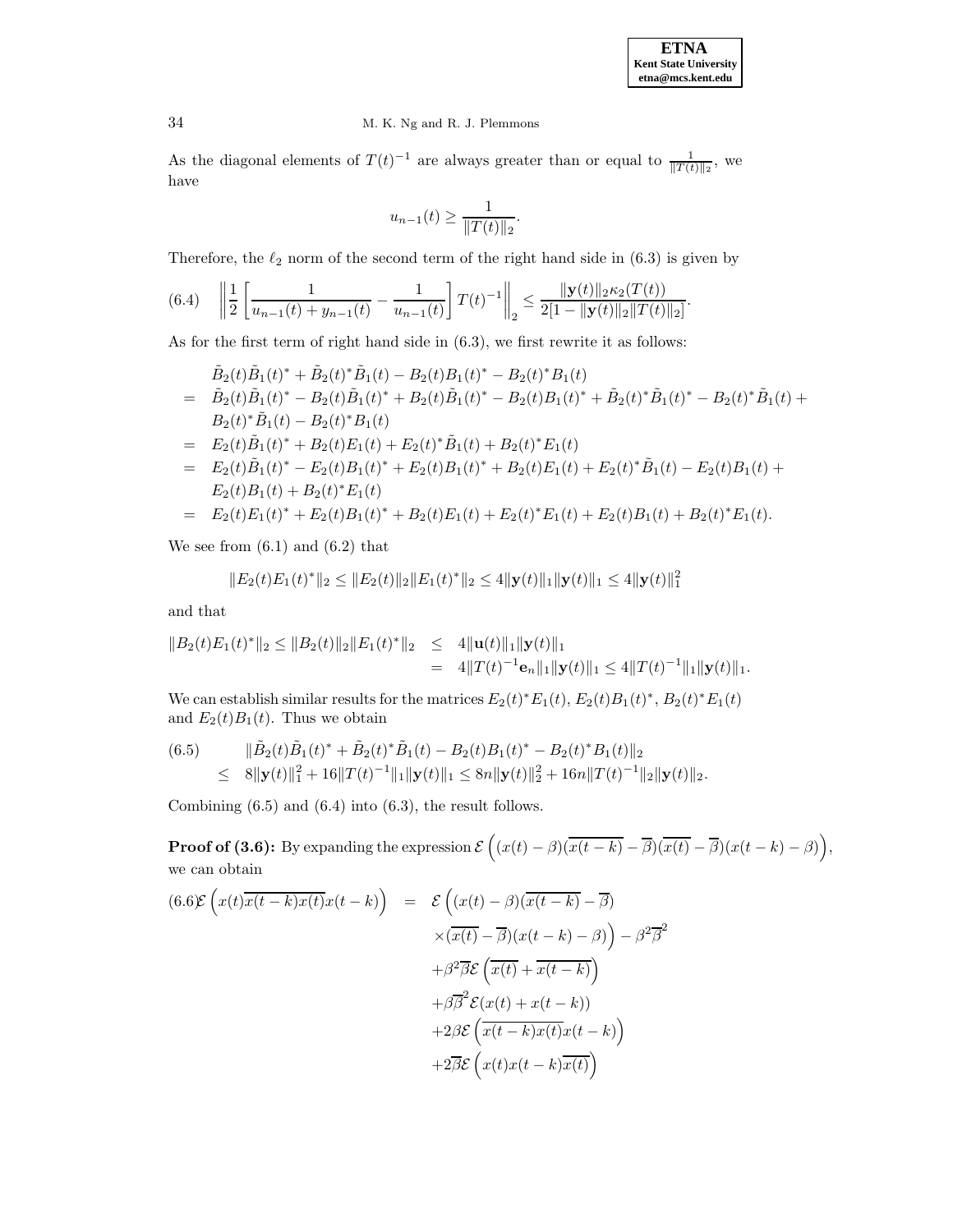LMS-Newton Adaptive Filtering using FFTs 35

$$
-\beta \overline{\beta} \mathcal{E}\left(x(t)\overline{x(t-k)} + \overline{x(t)}x(t-k) + x(t-\overline{k})\overline{x(t-k)} + x(t)\overline{x(t)}\right) + \beta^2 \mathcal{E}\left(\overline{x(t)}x(t-\overline{k})\right) + \overline{\beta}^2 \mathcal{E}(x(t)x(t-k)).
$$

Similarly we can derive

$$
(6.78 \left( \overline{x(t-k)x(t)} x(t) \right) = \mathcal{E} \left( \overline{(x(t)-\beta)} (x(t)-\beta) (\overline{x(t-k)} - \overline{\beta}) \right) + \beta \overline{\beta}^2 - \beta \overline{\beta} \mathcal{E} \left( \overline{x(t-k)} + \overline{x(t)} \right) - \overline{\beta}^2 \mathcal{E} (x(t)) + \overline{\beta} \mathcal{E} \left( \overline{x(t-k)} x(t-k) + \overline{x(t)} x(t) \right) + \beta \overline{x(t-k)} x(t).
$$

As  $\{x(t) - \beta\}$  is a zero-mean complex Gaussian stationary process up to the second order with the variances  $r_0$ , we have

(6.8) 
$$
\mathcal{E}\left((x(t)-\beta)(\overline{x(t-k)}-\overline{\beta})(\overline{x(t)}-\overline{\beta})(x(t-k)-\beta)\right)
$$

$$
=2\mathcal{E}\left((x(t)-\beta)(\overline{x(t-k)}-\overline{\beta})\right)^{2} \leq 2r_{0}^{2}
$$

and

(6.9) 
$$
\mathcal{E}\left(\overline{x(t-k)} - \overline{\beta}\right)\overline{(x(t)-\beta)}(x(t-k)-\beta)\right) = 0,
$$

see Haykin [12, pp. 110–111], Also we have

(6.10) 
$$
\left|\mathcal{E}\left(x(t)\overline{x(t-k)}\right)\right| \leq |\beta|^2 + r_0.
$$

Combining (6.6), (6.7), (6.8), (6.9), (6.10) and (3.5) together, it follows that

$$
\left|\mathcal{E}\left(x(t)\overline{x(t-k)x(t)}x(t-k)\right)\right|\leq 40|\beta|^4+12|\beta|^2r_0+3r_0^2,
$$

establishing (3.6).

#### REFERENCES

- [1] S. Aki, The Design and Analysis of Parallel Algorithms, Prentice-Hall International Inc., London, 1989.
- [2] G. AMMAR AND P. GADER, New Decompositions of the Inverse of a Toeplitz Matrix, in Signal Processing, Scattering and Operator Theory, and Numerical Methods (Proceedings of the International Symposium MTNS-89, Volume III), M.A. Kaashoek, J.H. van Schuppen and A.C.N. Ran, eds., Birkhäuser, Boston, 1990, pp. 421-428.
- [3] O. Axelsson and V. Barker, Finite Element Solution of Boundary Value Problems, Theory and Computation, Academic, New York, 1984.
- [4] R. Chan and M. Ng, Toeplitz preconditioners for Hermitian Toeplitz systems, Linear Algebra and Appl., 190 (1993), pp. 181-208.
- [5] R. CHAN AND G. STRANG, Toeplitz equations by conjugate gradients with circulant preconditioner, SIAM J. Sci. Statist. Comput., 10 (1989), pp. 104-119.
- [6] T. Chan, An optimal circulant preconditioner for Toeplitz systems, SIAM J. Sci. Statist. Comput., 9 (1988), pp. 766-771.
- [7] B. Farhang-Boroujeny, Application of orthonormal transforms to implementation of quasi-LMS/Newton algorithm, IEEE Trans. on Signal Process., 41 (1993), pp.1400-1405.
- [8] W. Fuller, Introduction to Statistical Time Series, John Wiley & Sons, Inc., New York, 1976.